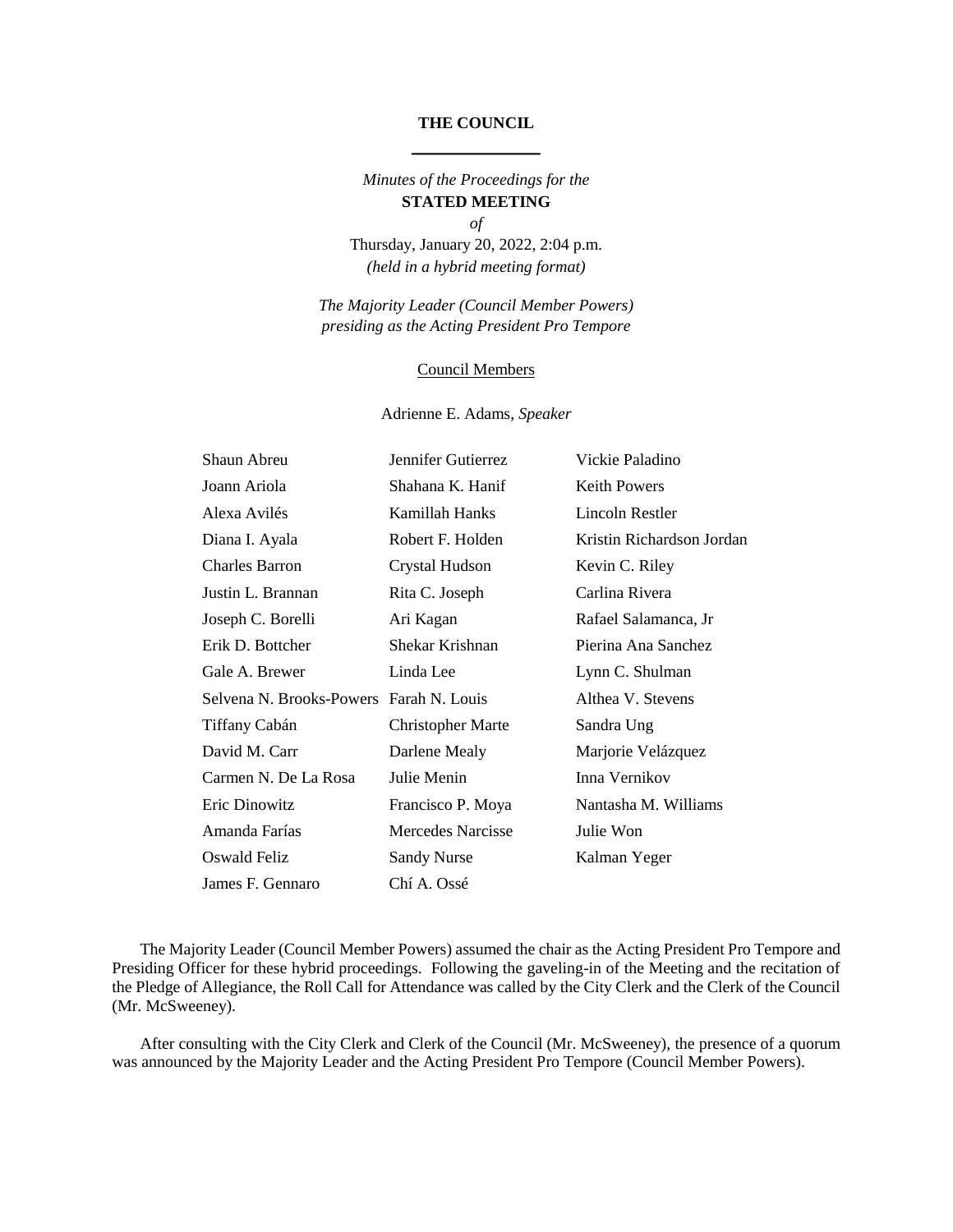#### **INVOCATION**

The Invocation was delivered by the Rev. Michael Livingston, Interim Senior Minister, spiritual leader at the Riverside Church, located at 490 Riverside Drive, New York, NY 10027.

Let us pray.

Gracious, creating, loving God, be among us in this moment and beyond. The New York City Council begins a new year as a new Council. And dear elected friends we are watching you with you, hoping the best for you, praying for you, that the one God of all by the many names we know her, the many forms he takes, will be among you and that you will listen to one another as if each one of you bears the image of God on your face, as if God speaks through each one. What an amazing opportunity and challenge awaits you to represent the people of this great city, alive with the languages and colors, cultures and customs of the whole world. We dare to believe and trust that in New York City we can live together as one people, love one and all as we choose, enjoy the justice of God laid bare, made plain, protected, and policies and practices that privilege no borough or class, color, or religion among us, but seeks to attend with justice and compassion to the most vulnerable among us. To ask of those most secure to give as though their wellbeing depended upon the wellbeing of others, as surely it does. God, come among us. This Council led for the first time by an amazing plurality of women of color, surely a sign these days of Emanuel, God with us. We'll know your work goes well as more people move from the streets into safe and secure housing, as children learn in public schools supported and equipped to nurture their God-given gifts, as older New Yorkers are supported to age with dignity in their homes and neighborhoods, as workers are paid living wages and share in the abundance our city owns, as policing is administered with restraint and regard for the humanity inherent in every person in every encounter, as public housing is rehabilitated into living spaces, homes of dignity and grace, as the carceral system becomes more humane,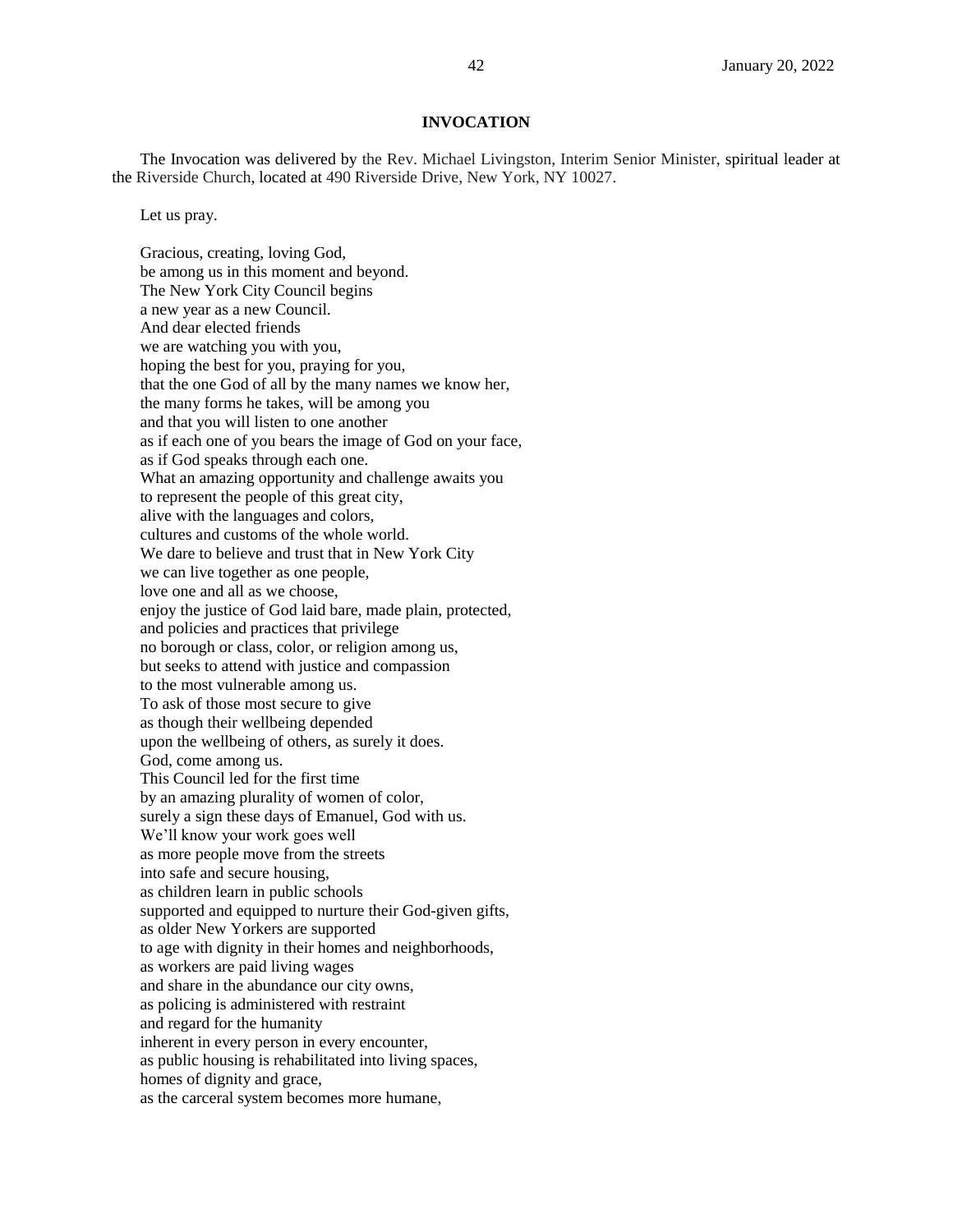restorative, safe for officers and inmates alike. God of the universe, the city, the citizens, hear our prayer, heal our city. Bless this council, each member, the work they do together for us all. In your many names we pray, Amen.

Council Member Abreu moved to spread the Invocation in full upon the record.

During the Communication from the Speaker segment of this meeting, the Speaker (Council Member Adams) acknowledged that 37,122 New Yorkers had lost their lives to COVID-19 as of January 19, 2022. Although noting that the Omicron variant surge had appeared to have reached its peak, the Speaker (Council Member Adams) urged everyone to continue to remain vigilant. She emphasized that the city offered free, easy, and equitable access to vaccines and testing across all neighborhoods.

The Speaker (Council Member Adams) acknowledged the January 9, 2022 high-rise fire in the Bronx that took the lives of 17 New Yorkers including the lives of eight children. She noted that five of the victims were members of the same family. On behalf of the Council, the Speaker (Council Member Adams) mourned the deaths of these individuals and read out the names of the deceased: Haji Dukuray, 49, his wife Haja, 37, and their three children Mustapha, 12, Mariam, 12, and Fatoumata, 5; Fatoumata Drammeh, 50, and her three children, Faoutmala, 21, Nyumaaisha, 19, and Muhammed, 12; Fatoumata Tunkara, 43, and his son Omar, 6; Hagi Jawara, 47, his wife Isatou Jabbie, 21, Sera Janneh, 27, Seydou Toure, 12, Haouwa Mahammadou, 5, and the youngest victim Ousmane Konteh, 2. The Speaker (Council Member Adams) spoke of the Council's commitment to protect tenants and prevent such tragedies from occurring --she announced that a Council special taskforce had been established to focus on this issue.

The Speaker (Council Member Adams) acknowledged the death of Crystal Byron Nevis, 19. Ms. Nevis was working as a cashier at an East Harlem Burger King on January 9, 2022 when she was shot and killed during a robbery. She noted that Ms. Nevis was an extended family member of the Deputy Speaker (Council Member Ayala).

The Speaker (Council Member Adams) acknowledged the death of those New Yorkers who recently lost their lives during the course of their employment: *deliveristas* Salvador Navarette Flores and Taurino Rosendo Morales. Mr. Flores, 31, died after he crashed into an illegally parked car in Manhattan. Mr. Morales, 37, was killed when he was hit by a box truck in Manhattan.

The Speaker (Council Member Adams) acknowledged the death of Chinese immigrant Yao Pan Ma, 61, who was brutally attacked in Manhattan in April 2021 while he was collecting cans. Mr. Ma died of his injuries on December 31, 2021.

The Speaker (Council Member Adams) acknowledged the death of FDNY Lieutenant Joseph Maiello, 53, who died of natural causes on December 26, 2021 while at his firehouse in Staten Island.

On behalf of the Council, the Speaker (Council Member Adams) sent her condolences to Deputy Speaker (Council Member Ayala) on the recent death of her mother Adelita Crespo. She acknowledged that it was a difficult time for the Deputy Speaker (Council Member Ayala) and her family with the loss of Ms. Crespo and with the murder of her nephew's cousin Crystal Byron Nevis (mentioned above).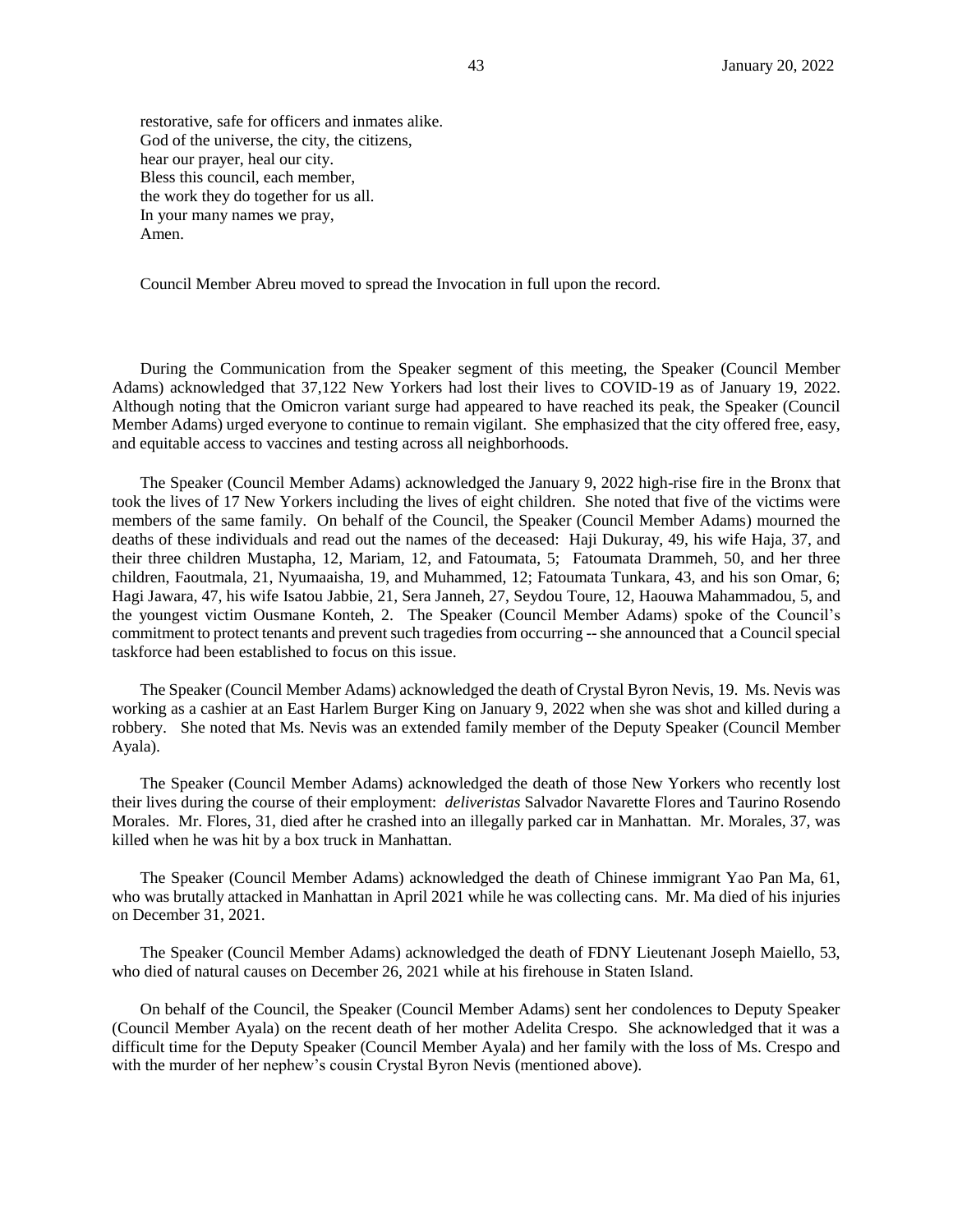The Speaker (Council Member Adams) acknowledged the death of Michelle Alyssa Go who was pushed to her death as she waited for a train at a Times Square subway station. She spoke of how Ms. Go was known as a kind, sweet, generous soul who lived with a commitment and passion to help others through volunteer work. The Speaker (Council Member Adams) noted that the legacy of her death should move the city forward to address those gaps that led to such a tragedy. Ms. Go died on January 15, 2022 at the age of 40.

The Speaker (Council Member Adams) asked for a moment of silence for the deceased mentioned above as well as for all of the lives lost due to the pandemic.

At this point, a moment of silence was observed in the Chambers.

\* \* \*

#### **ADOPTION OF MINUTES**

Council Member Marte moved that the Minutes of the Stated Meetings of December 9, 2021 and December 15, 2021 be adopted as printed.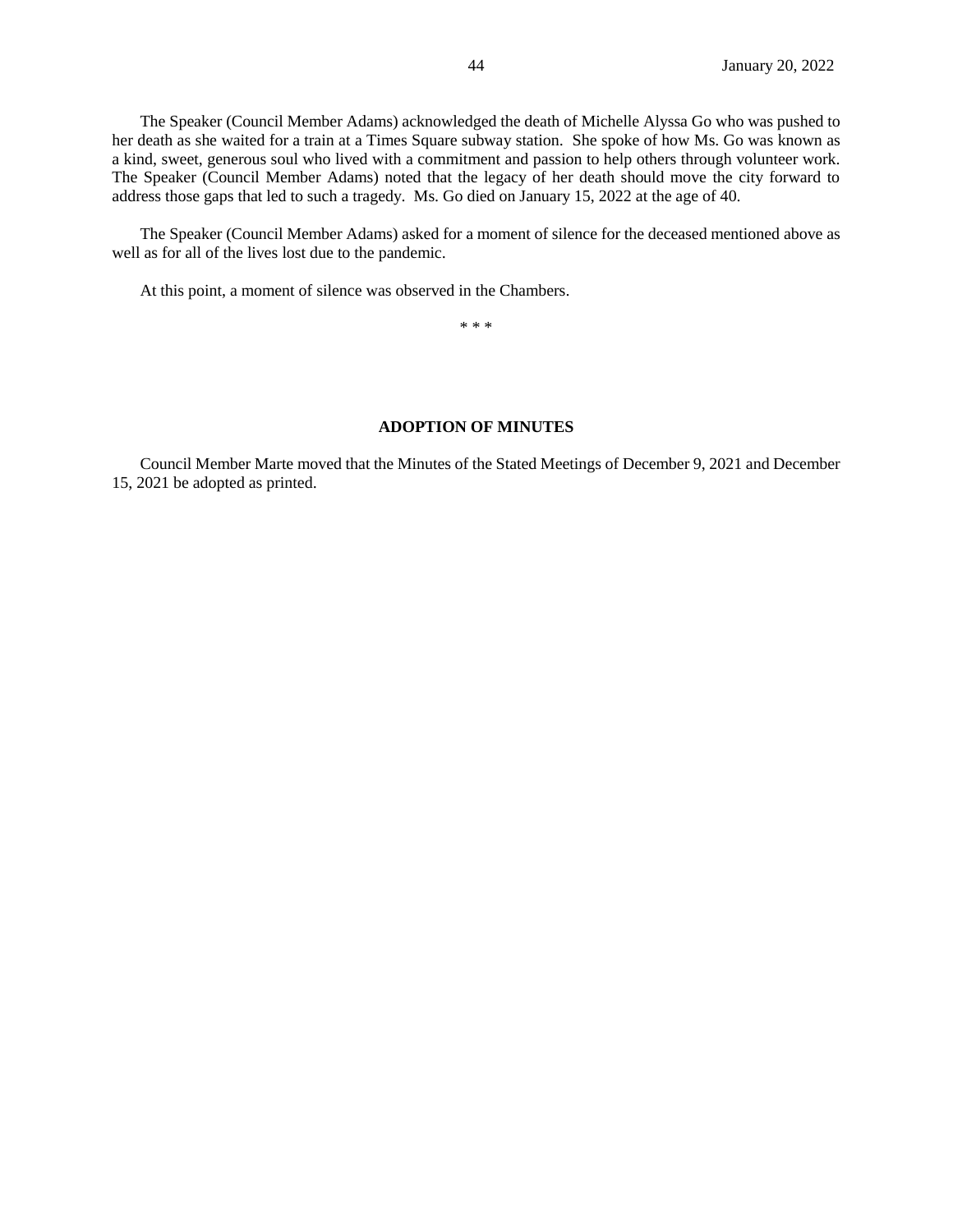### **MESSAGES & PAPERS FROM THE MAYOR**

#### M-9

## **Communication from the Mayor – Mayors veto and disapproval message of Introductory Number 2443- A of 2021, A Local Law to amend the administrative code of the city of New York, in relation to increasing penalties related to using joint living work quarters for artists contrary to zoning.**

January 14, 2022

Hon. Michael McSweeney City Clerk and Clerk of the Council 141 Worth Street New York, NY 10013

Dear Mr. McSweeney:

Pursuant to Section 37 of the New York City Charter, I hereby disapprove Introduction No. 2443-A, which would amend the administrative code of the city of New York to increase penalties for non-compliance with the Joint Living Work Quarters for Artists ("JLWQA") program.

Introduction No. 2443-A would establish a new requirement that owners of JLWQA record in the City Register, or with the Richmond County Clerk, a statement that the property is a JLWQA, and therefore subject to relevant provisions of the Zoning Resolution of the City of New York (the "Zoning Resolution"). The bill would also permit me to designate an office or agency to similarly record such information in the City Register. Finally, Introduction No. 2443¬A would substantially increase civil penalties for zoning violations related to JLWQA to "not less than \$15,000 for the first offense and \$25,000 for each subsequent offense" with an additional potential penalty of "\$1,000 for each month the violation is not corrected."

I fully support the SoHo/NoHo Neighborhood Plan approved by the City Council on December 15, 2021 (the "SoHo/NoHo Rezoning"), and my disapproval of Introduction No. 2443-A should not be construed otherwise. The SoHo/NoHo Rezoning is an important step towards ensuring equity and fairness in New York City, and simplifying decades of legal and regulatory complexity. The SoHo/NoHo Rezoning effectively rationalized an antiquated regime, and it provided protection to existing JLWQA housing while providing a mechanism for converting nonconforming units to residential housing through a significant payment to the SoHo/NoHo Arts Fund. By contrast, Introduction No. 2443-A creates additional paperwork and processes without a benefit to the artists and residents of the SoHo and NoHo neighborhoods.

Increasing civil penalties without increasing compliance is not good governance. In the first instance, City agencies should focus on improving enforcement, where necessary, to further the City's goals. This bill, however, focuses on the end of the process rather than the beginning. It will likely have a negative impact on many long-term residents of the affected neighborhoods and may force hundreds of residents from their homes. These increased civil penalties would neither increase housing for artists, nor would they further the purposes of the SoHo/NoHo Rezoning. My administration cannot support an approach that focuses on penalties over constructive process.

There are better ways to further the laudable goals of the JLWQA program and preserve artist housing. The JLWQA program already has a civil penalty structure in place and the recent SoHo/NoHo Rezoning strengthens that program. I will be instructing relevant agencies, in particular the Department of Buildings, the Department of City Planning, and the Department of Cultural Affairs, to evaluate and restructure the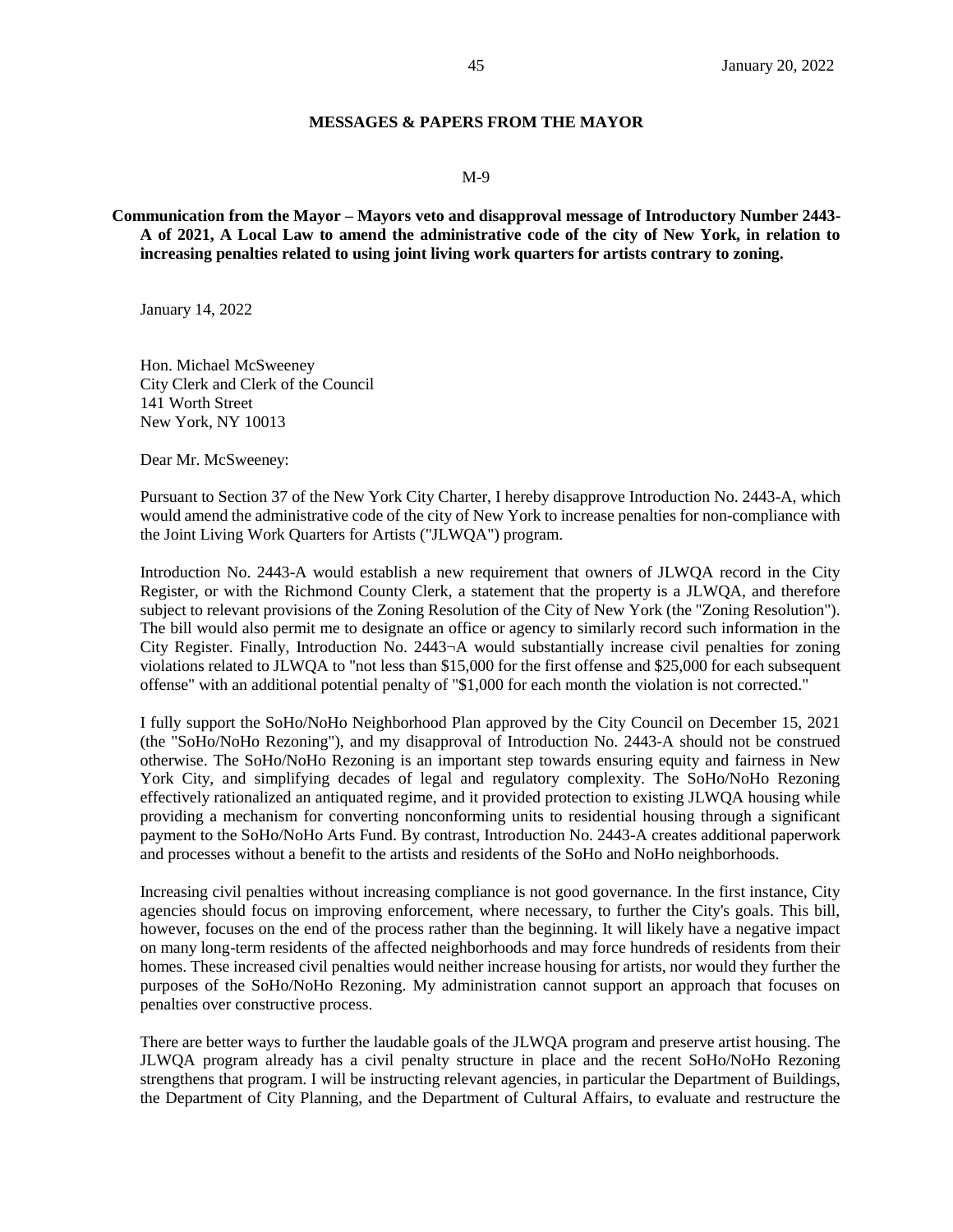enforcement of this program to more effectively meet the goals of existing law. This will include evaluating and, where necessary, updating the criteria for certifying artists and adjusting the requirements for this program to better reflect the realities of artist housing. I will be instructing these agencies to develop longerterm solutions for the hundreds of residents who would have either been forced to relocate or see their savings diminished by this proposed legislation. Throughout this process, we will work in partnership with the City Council to further the goals of the SoHo/NoHo Rezoning, without first reverting to increased penalties.

Introduction No. 2443-A would also add an additional recording requirement for owners, and it would permit a City office or agency to record information related to JLWQA in the City Register. The bill does not provide a means for enforcing this requirement on owners, and in any event, the recording requirement is not the most effective means for determining the extent and scope of non-compliance. These proposed recording requirements are a prime example of the type of bureaucratic complexity that we must eliminate.

Because Introduction No. 2443-A increases bureaucratic complexity and does not effectively advance the goals of the SoHo/NoHo Rezoning, it is hereby disapproved.

Sincerely,

Eric Adams Mayor

Cc: Hon. Adrienne Adams

Referred to the Committee on Land Use.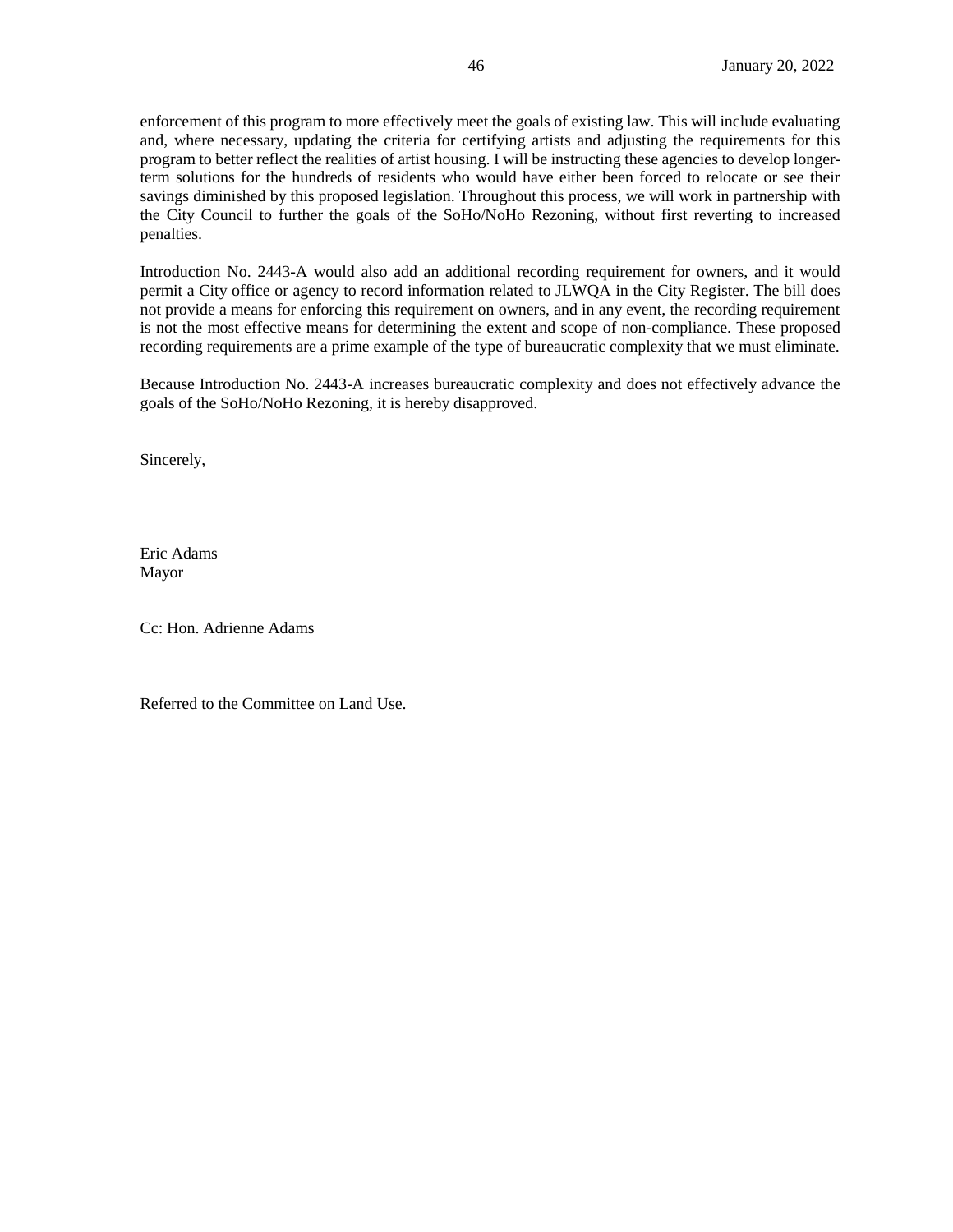## **LAND USE CALL-UPS**

#### M-10

By Council Member Sanchez:

## **Pursuant to Sections 11.20b and 11.20c of the Council Rules and Section 197-d(b)(3) of the New York City Charter, the Council hereby resolves that the action of the City Planning Commission on Uniform Land Use Review Procedure application C 220082 PCX (NYPD Bronx Special Victims Services) shall be subject to Council review.**

Coupled on Call-up vote.

The Majority Leader and the Acting President Pro Tempore (Council Member Powers) put the question whether the Council would agree with and adopt such motion which was decided in the **affirmative** by the following vote:

**Affirmative –** Abreu, Ariola, Avilés, Ayala, Bottcher, Brannan, Brewer, Brooks-Powers, Cabán, Carr, De La Rosa, Dinowitz, Farías, Feliz, Gennaro, Gutiérrez, Hanif, Hanks, Holden, Hudson, Joseph, Kagan, Krishnan, Lee, Louis, Marte, Menin, Moya, Narcisse, Nurse, Ossé, Paladino, Restler, Riley, Rivera, Salamanca, Sanchez, Shulman, Stevens, Ung, Velázquez, Vernikov, Williams, Won, Yeger, the Minority Leader (Council Member Borelli), the Majority Leader (Council Member Powers) and the Speaker (Council Member Adams) - **48**.

**Abstentions –** Barron and Richardson Jordan – **2**.

*Present, Not Voting* **–** Mealy.

At this point, the Majority Leader and the Acting President Pro Tempore (Council Member Powers) declared the aforementioned item **adopted** and referred this item to the Committee on Land Use and to the appropriate Land Use subcommittee.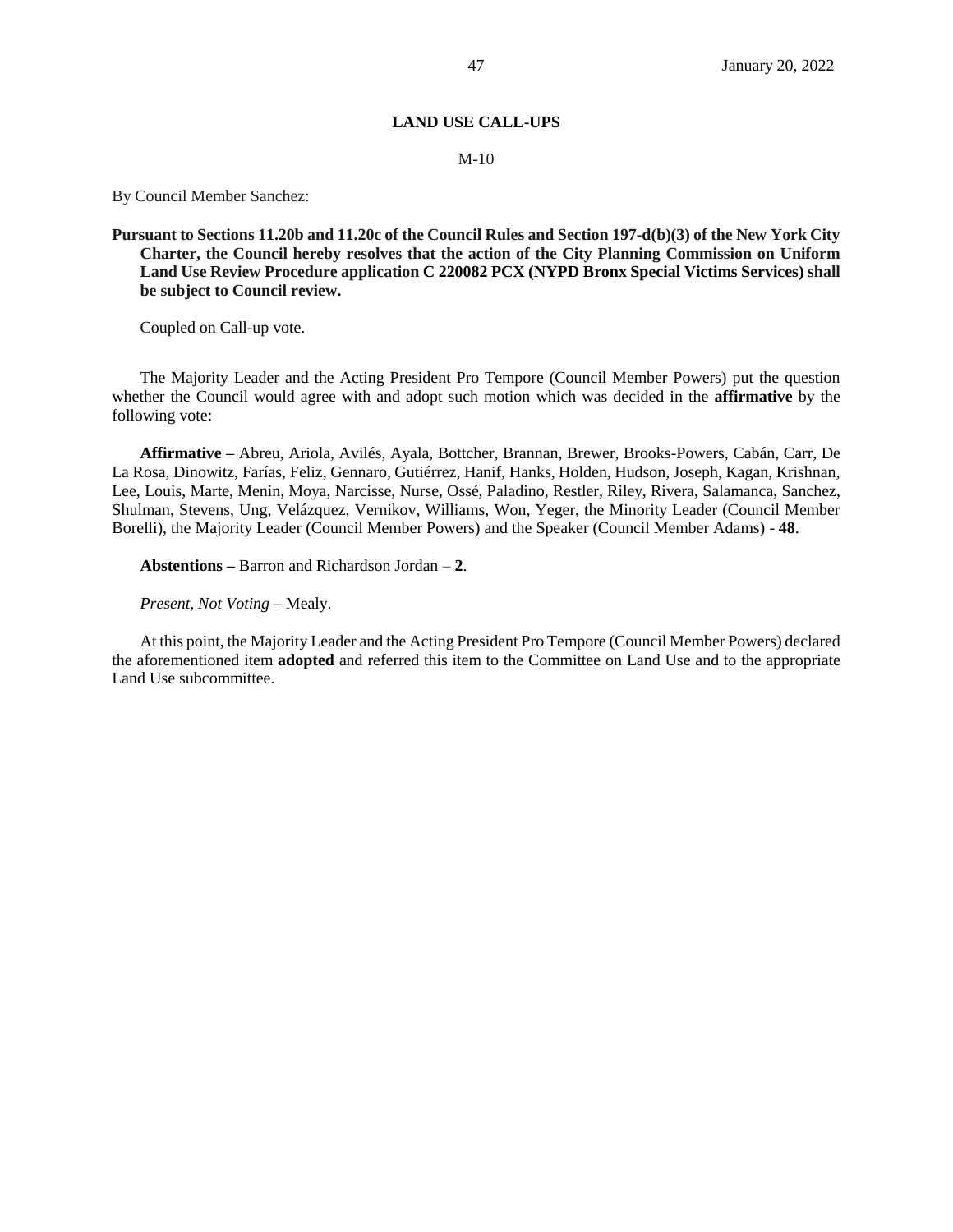### **REPORTS OF THE STANDING COMMITTEES**

#### **Report of the Committee on Rules, Privileges and Elections**

At this point, the Speaker (Council Member Adams) announced that the following items had been **preconsidered** by the Committee on Rules, Privileges and Elections and had been favorably reported for adoption.

#### Report for Res. No. 1

## **Report of the Committee on Rules, Privileges and Elections in favor of approving a Resolution making certain amendments to Rule 7.00(a) of the Rules of the Council in relation to the Standing Committees, Sub-Committee, and Special Committees of the Council.**

The Committee on Rules, Privileges and Elections, to which the annexed preconsidered resolution was referred on January 20, 2022, respectfully

#### **REPORTS:**

*After careful and due deliberation, the inaugural organizational Committee on Rules, Privileges and Elections approved certain amendments to Rule 7.00(a) of the Rules of the Council in relation to the Standing Committees, Sub-Committee, and Special Committees of the Council (please see Res. No. 1 below).* 

*Accordingly, this Committee recommends its adoption.*

#### **(The following is the text of Res. No. 1:)**

#### Res. No. 1

### **Resolution making certain amendments to Rule 7.00(a) of the Rules of the Council in relation to the Standing Committees, Sub-Committee, and Special Committees of the Council.**

By Council Member Brooks-Powers:

**7.00. Appointment - a.** Prior to the establishment of the membership of any other committee, and after the selection of the Speaker, the Council shall elect the membership of the Committee on Rules, Privileges and Elections. All other committees and appointments thereto shall be recommended by the Committee on Rules, Privileges and Elections, approved by the Council and published in the Calendar. All standing committee chairpersons shall be elected by the Council as a whole. Once elected, a standing committee or subcommittee chairperson may be removed prior to the end of the session without their consent only by the uncoupled vote of 2/3 of all the members. The standing committees of the Council shall bear the following titles and possess the following substantive matter jurisdictions:

**AGING -** Department for the Aging and all federal, state and municipal programs pertinent to senior citizens.

**CIVIL AND HUMAN RIGHTS -** Human Rights Commission, Equal Employment Practices Commission and Equal Employment Opportunity.

**CIVIL SERVICE AND LABOR -** Municipal Officers and Employees, Office of Labor Relations, Office of Collective Bargaining, Office of Labor Services, and Municipal Pension and Retirement Systems.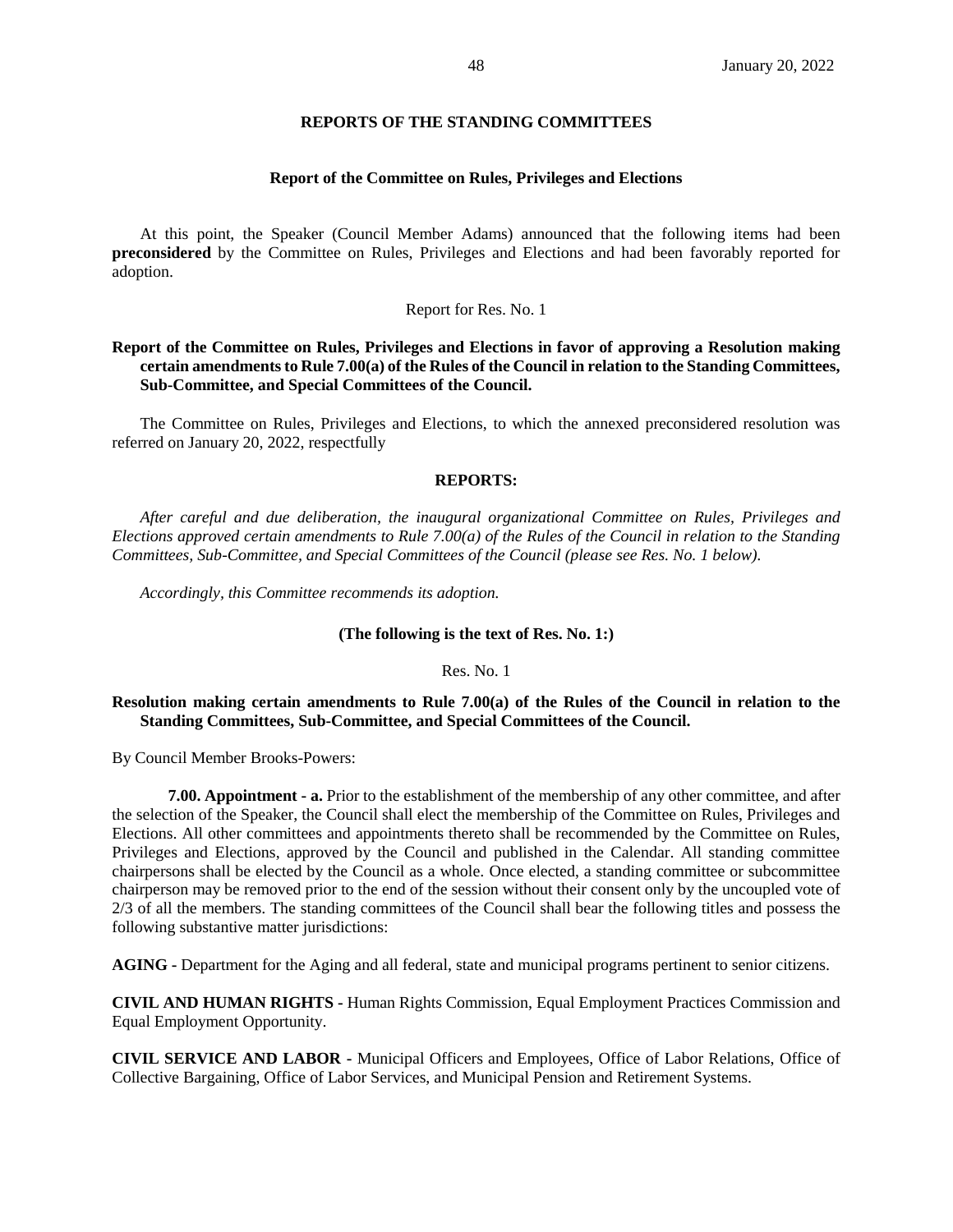**CONSUMER [AFFAIRS AND BUSINESS LICENSING] AND WORKER PROTECTION -** Department of Consumer [Affairs] and Worker Protection and Office of Nightlife.

**CONTRACTS -** Procurement Policy Board, review of City procurement policies and procedures, oversight over government contracts, Mayor's Office of Contract Services and collection agency contracts.

**CRIMINAL JUSTICE -** Department of Correction and Department of Probation.

**CULTURAL AFFAIRS, LIBRARIES AND INTERNATIONAL INTERGROUP RELATIONS -** Department of Cultural Affairs, libraries, museums, Art Commission, New York City Commission for the United Nations, Consular Corps and Protocol, Mayor's Office of Special Projects and Community Events, and to encourage harmony among the citizens of New York City, to promote the image of New York City and enhance the relationship of its citizens with the international community.

**ECONOMIC DEVELOPMENT -** Economic Development.

**EDUCATION -** Department of Education, School Construction Authority, and Charter Schools.

**ENVIRONMENTAL PROTECTION -** Department of Environmental Protection and Office of Long Term Planning and Sustainability and Office of Recovery and Resiliency.

**FINANCE -** Executive Budget review and Budget modification, Banking Commission, Comptroller's Office, Department of Design and Construction, Department of Finance, Independent Budget Office and fiscal policy and revenue from any source.

**FIRE AND EMERGENCY MANAGEMENT -** Fire/EMS (non-health-related issues), and Emergency Management Department (OEM).

**GENERAL WELFARE -** Human Resources Administration/Department of Social Services, Administration for Children's Services, Department of Homeless Services, charitable institutions, and Division of Youth and Family Justice within the Administration for Children's Services.

**GOVERNMENTAL OPERATIONS -** Municipal governmental structure and organization, Department of Citywide Administrative Services, Office of Administrative Trials and Hearings, Community Boards, Tax Commission, Board of Standards and Appeals, Campaign Finance Board, Board of Elections, Voter Assistance Commission, Commission on Public Information and Communication, Department of Records and Information Services, Financial Information Services Agency and Law Department.

**HEALTH -** Department of Health and Mental Hygiene, Office of the Chief Medical Examiner and EMS (healthrelated issues).

**HIGHER EDUCATION -** City University of New York.

**HOSPITALS -** Public and private hospitals, Health and Hospitals Corporation.

**HOUSING AND BUILDINGS -** Department of Housing Preservation and Development, Department of Buildings and rent regulation.

**IMMIGRATION -** Mayor's Office of Immigrant Affairs and other matters affecting immigration.

**LAND USE -** City Planning Commission, Department of City Planning, Department of Information Technology and Telecommunications, Landmarks Preservation Commission, land use and landmarks review.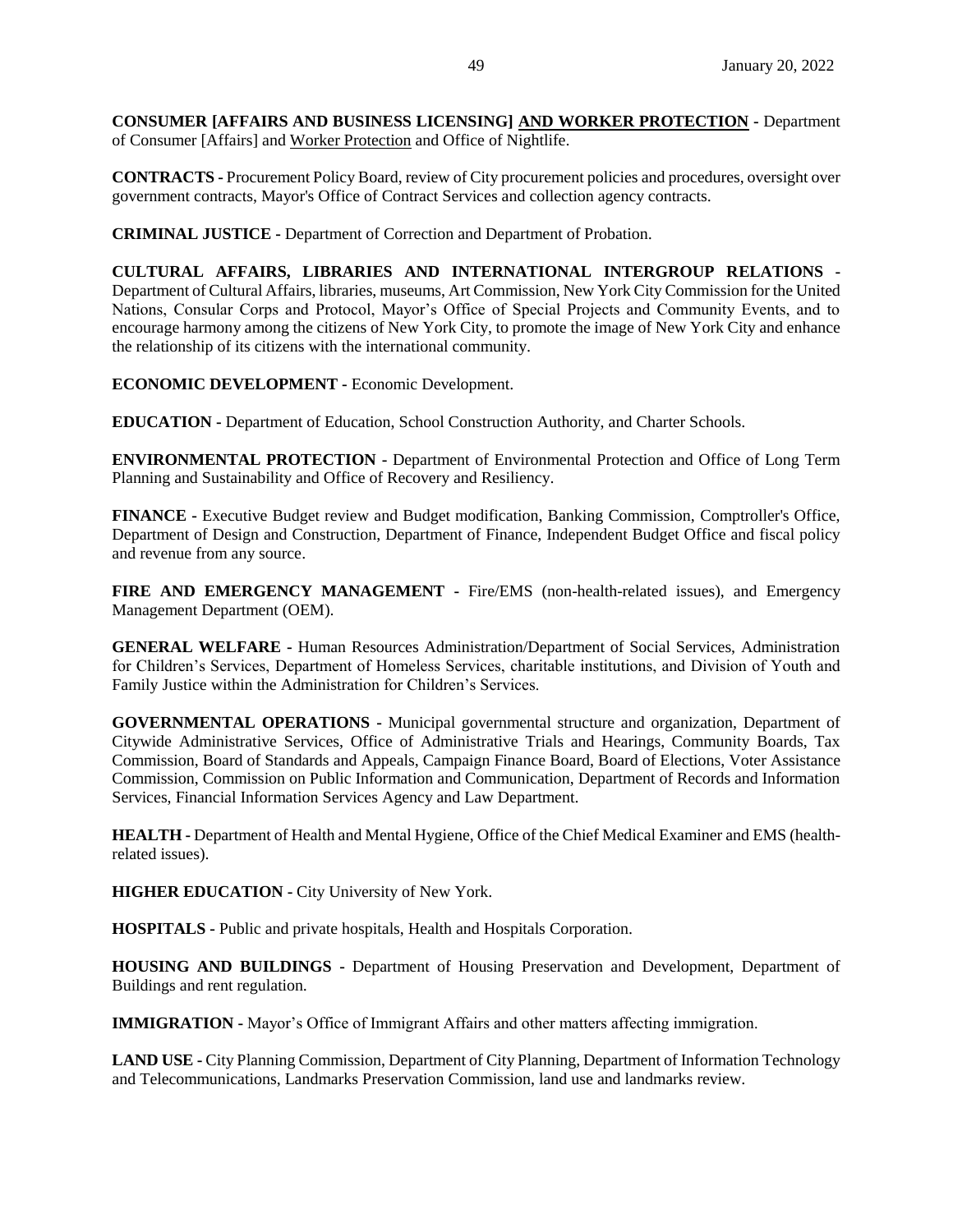**MENTAL HEALTH, DISABILITIES AND ADDICTION -** Department of Health and Mental Hygiene (issues of mental health, developmental disability and addiction services) and Mayor's Office for People with Disabilities.

**OVERSIGHT AND INVESTIGATIONS -** To investigate any matters within the jurisdiction of the Council relating to property, affairs, or government of New York City and the Department of Investigation.

**PARKS AND RECREATION -** Department of Parks and Recreation.

**PUBLIC HOUSING -** New York City Housing Authority.

**PUBLIC SAFETY -** Police Department, Civilian Complaint Review Board, Mayor's Office of Criminal Justice, courts, legal services, District Attorneys, and the Office of the Special Narcotics Prosecutor.

**RULES, PRIVILEGES AND ELECTIONS -** Council structure and organization and appointments.

**RESILIENCY AND WATERFRONTS -** Office of Recovery and Resiliency, the Office of Long Term Planning and Sustainability as it relates to efforts to make New York City more resilient in the face of climate change, and preparing for, responding to, and recovering from emergencies, and matters relating to the waterfront.

**SANITATION AND SOLID WASTE MANAGEMENT -** Department of Sanitation and the Business Integrity Commission.

**SMALL BUSINESS -** Department of Small Business Services and matters relating to retail business and emerging industries.

**STANDARDS AND ETHICS -** Conflicts of Interest Board and Council Ethics.

**STATE AND FEDERAL LEGISLATION -** Federal legislation, State legislation and Home Rule requests.

**TECHNOLOGY -** Technology in New York City, Department of Information Technology and Telecommunications (non- land use-related issues), Mayor's Office of Media & Entertainment, NYC TV, and dissemination of public information through the use of technology.

**TRANSPORTATION AND INFRASTRUCTURE -** Mass Transportation Agencies and facilities, Taxi and Limousine Commission, Department of Transportation and New York City Transit Authority.

**VETERANS -** Department of Veterans' Services and other veteran related issues.

**WOMEN and GENDER EQUITY -** Issues relating to advancing the economic mobility, social inclusion, leadership and civic participation of women and girls, domestic violence, Office to End Gender-Based Violence and the Commission on Gender Equity.

**YOUTH SERVICES -** Youth Board, Department of Youth and Community Development, Interagency Coordinating Council on Youth, and youth related programs.

**b.** Each standing committee shall be composed of no fewer than five members.

**c.** The Speaker may create such subcommittees or special committees as he or she deems necessary and appropriate.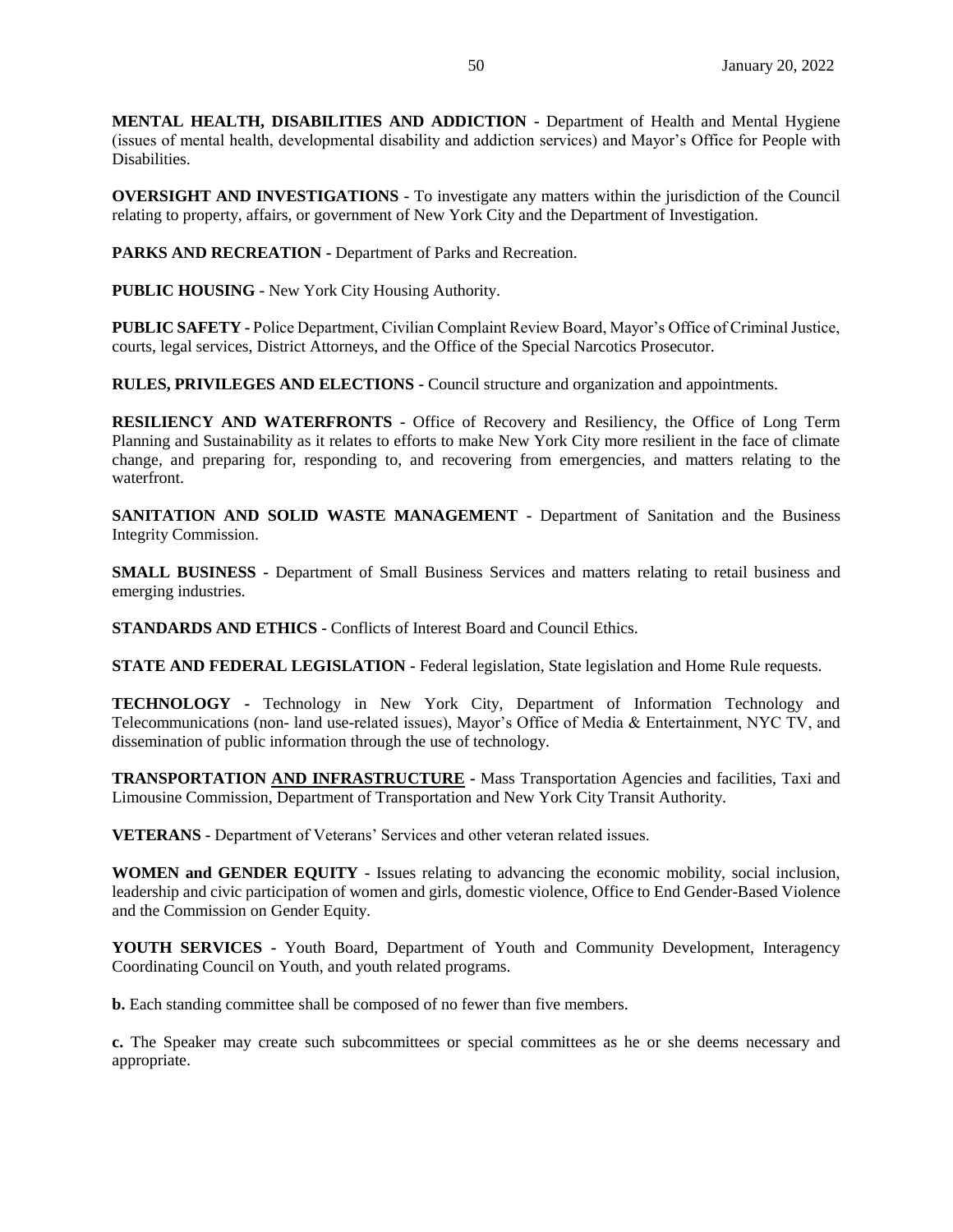SELVENA N. BROOKS-POWERS, *Temporary Chair*; GALE A. BREWER, KAMILLAH HANKS, CRYSTAL HUDSON, RITA C. JOSEPH, SHEKAR KRISHNAN, FARAH N. LOUIS, KEITH POWERS, RAFAEL SALAMANCA, Jr., MARJORIE VELÁZQUEZ, JULIE WON; 11-0-0; organizational Committee on Rules, Privileges and Elections, January 20, 2022.

On motion of the Speaker (Council Member Adams), and adopted, the foregoing matter was coupled as a General Order for the day (see ROLL CALL ON GENERAL ORDERS FOR THE DAY).

At this point, the Speaker (Council Member Adams) announced that the following items had been **preconsidered** by the Committee on Rules, Privileges and Elections and had been favorably reported for adoption.

#### Report for M-11

#### **Report of the Committee on Rules, Privileges and Elections in favor of approving changes to Chairpersons and Members of the committees of the Council.**

The Committee on Rules, Privileges and Election, to which the annexed preconsidered Council communication was referred on January 20, 2022, respectfully

#### **REPORTS:**

*After careful and due deliberation, the inaugural organizational Committee on Rules, Privileges and Elections approved changes to Chairpersons and Members of the committees of the Council (please see M-11 below).* 

*Accordingly, this Committee recommends its adoption.*

#### **(The following is the text of Preconsidered M-11:)**

#### Preconsidered M-11

#### **Message approving changes to Chairpersons and Members of the committees of the Council.**

By Council Member Brooks-Powers:

#### **Chairpersons and Members of the Committees of the Council, and making certain amendments to committees and subcommittees of the Council.**

The Committee on Rules, Privileges and Elections respectfully

Reports:

That it recommends favorable consideration by the Council of the election of the chairpersons and members of the Committees on Aging, Civil and Human Rights, Civil Service and Labor, Consumer and Worker Protection, Contracts, Criminal Justice, Cultural Affairs, Libraries and International Intergroup Relations, Economic Development, Education, Environmental Protection, Finance, Fire and Emergency Management, General Welfare, Governmental Operations, Health, Higher Education, Hospitals, Housing and Buildings, Immigration, Land Use, Mental Health, Disabilities and Addiction, Oversight and Investigations, Parks and Recreation, Public Housing, Public Safety, Resiliency and Waterfronts, Rules, Privileges & Elections, Sanitation and Solid Waste Management, Small Business, Standards and Ethics, State and Federal Legislation, Technology, Transportation and Infrastructure, Veterans, Women and Gender Equity, Youth Services; and Chairpersons and members of the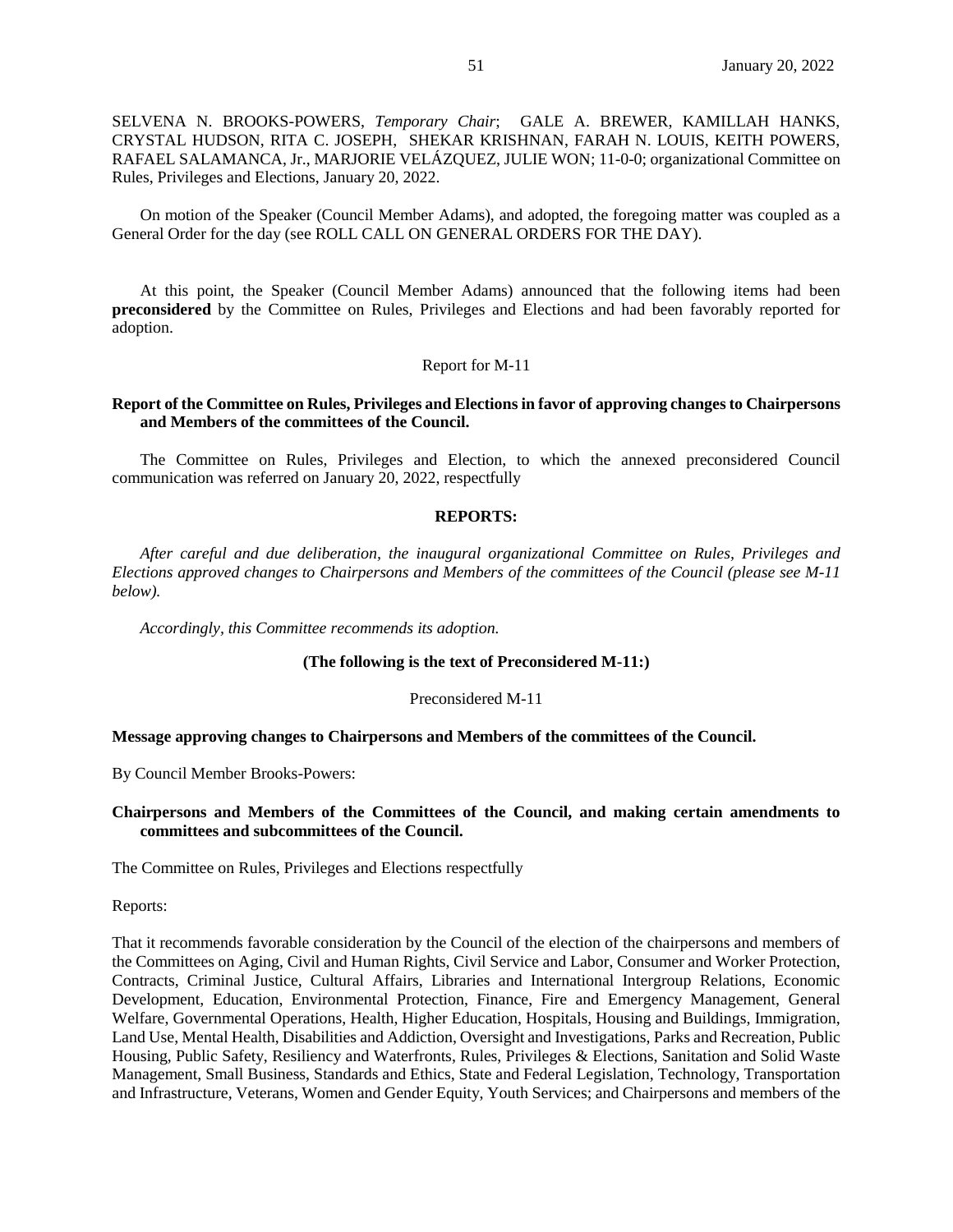Subcommittees on COVID Recovery and Resiliency, Landmarks, Public Siting and Maritime Uses, Senior Centers and Food Insecurity, Zoning and Franchises; and Chairpersons and members of the Special Committee on Twin Parks Citywide Taskforce on Fire Prevention as specified below:

# **AGING**

Hudson, Chair Dinowitz Lee Marte Mealy Richardson Jordan Schulman

## **CIVIL AND HUMAN RIGHTS**

Williams, Chair Joseph Marte Richardson Jordan Salamanca Vernikov

## **CIVIL SERVICE & LABOR**

De La Rosa, Chair Bottcher Cabán **Dinowitz** Feliz Hanks Joseph Menin Moya Nurse

## **CONSUMER AND WORKER PROTECTION**

Velázquez, Chair Abreu Bottcher Brewer Farías Krishnan Menin Ossé Won

# **CONTRACTS**

Won, Chair Ariola Gennaro Holden Lee Nurse Restler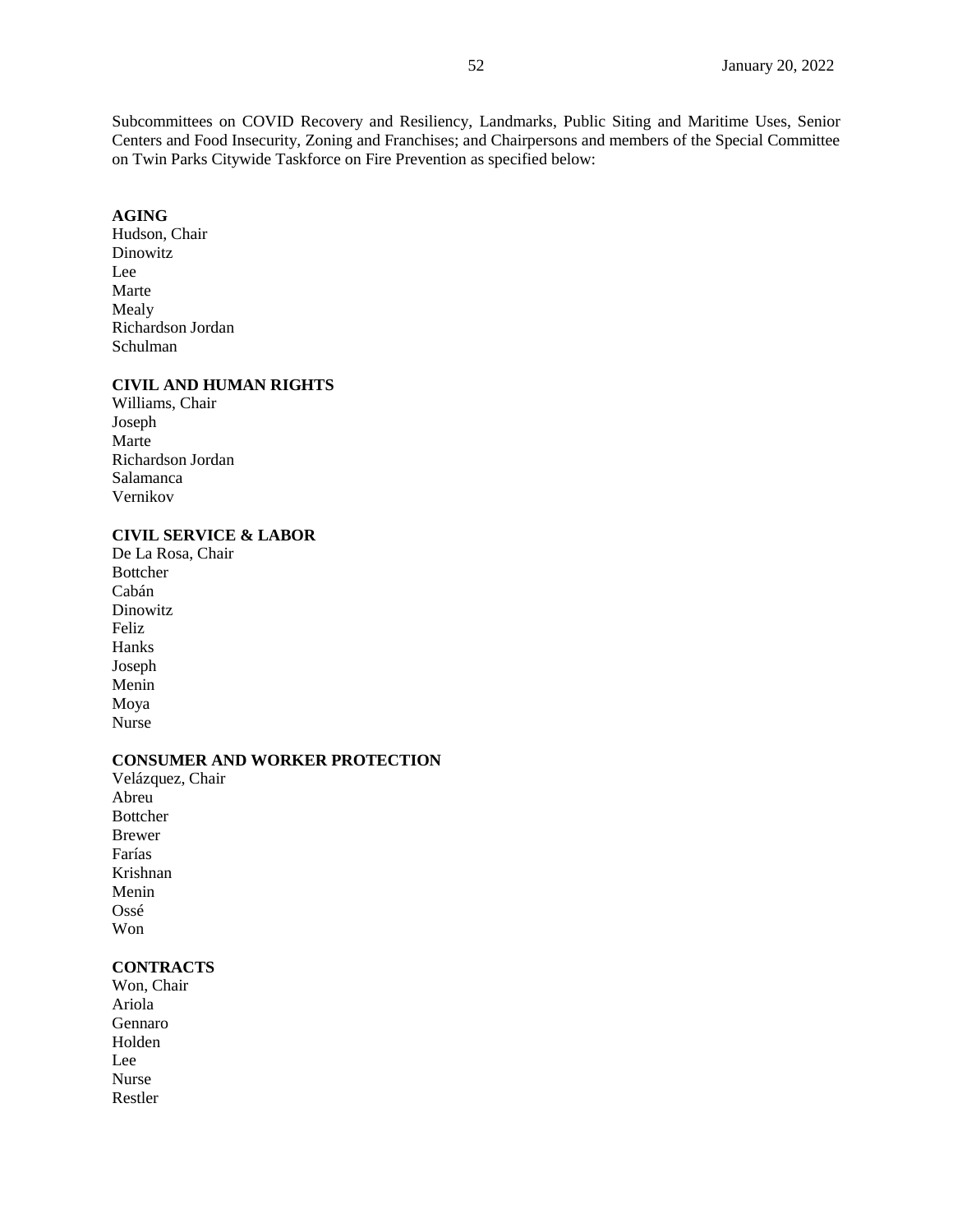## **CRIMINAL JUSTICE**

Rivera, Chair Abreu Carr Hanif Narcisse Restler Schulman Stevens

# **CULTURAL AFFAIRS, LIBRARIES & INTERNATIONAL INTERGROUP RELATIONS**

Ossé, Chair Dinowitz Farías Hanif Hudson Louis Joseph Ung

## **ECONOMIC DEVELOPMENT**

Farías, Chair Avilés Gutiérrez Kagan Riley Salamanca Williams

# **EDUCATION**

Joseph, Chair Abreu Avilés De La Rosa Dinowitz Feliz Gennaro Gutiérrez Hanif Hanks Krishnan Lee Louis Marte Menin Narcisse Restler Sanchez Schulman Stevens Ung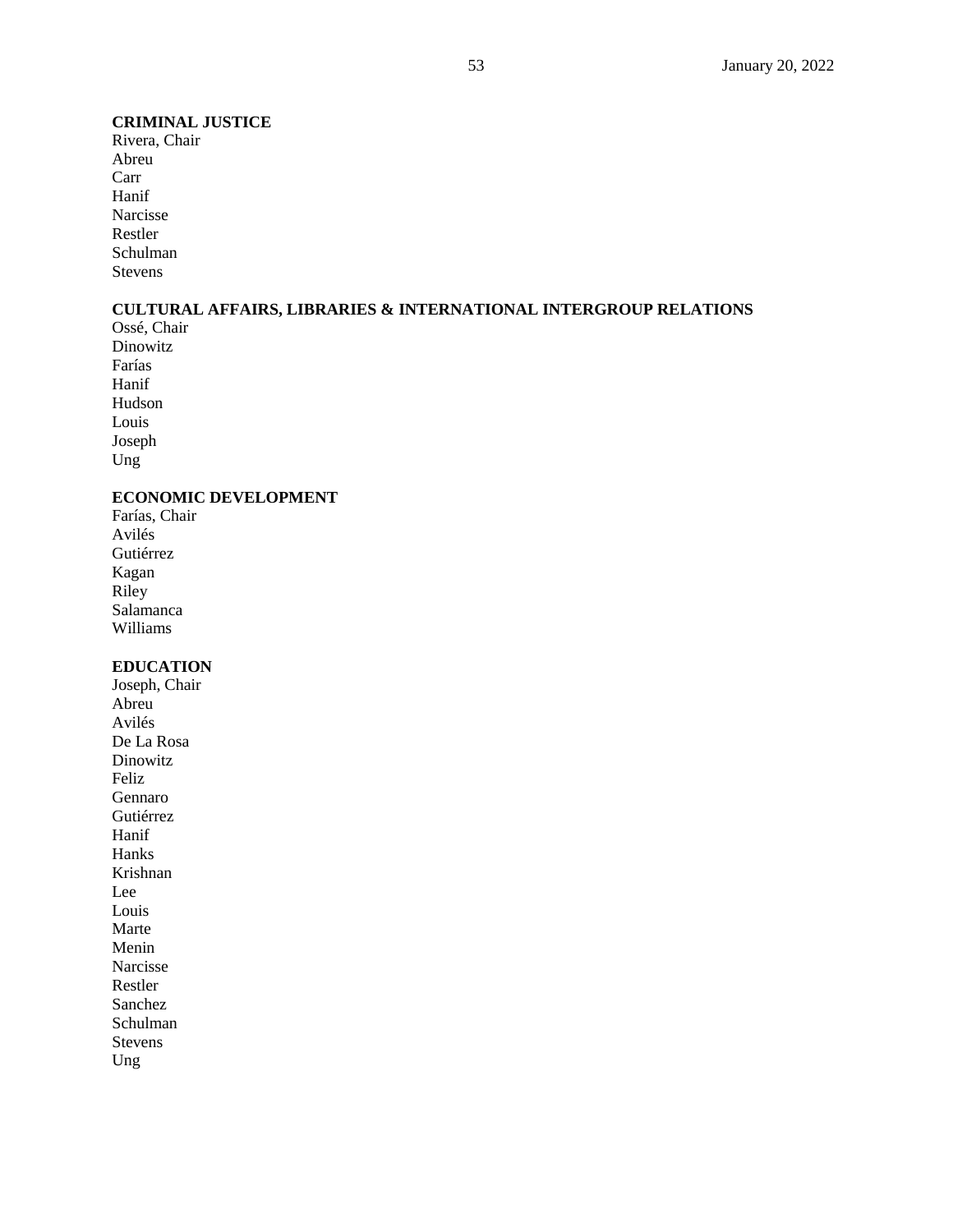# **ENVIRONMENTAL PROTECTION**

Gennaro, Chair Gutiérrez Hanks Kagan Menin Moya Nurse Restler

## **FINANCE**

Brannan, Chair Ayala Barron Brewer Brooks-Powers Carr Farías Hanks Hudson Kagan Louis Ossé Powers Sanchez Velázquez Won

# **FIRE AND EMERGENCY MANAGEMENT**

Ariola, Chair Carr De La Rosa Feliz Gennaro Holden Louis Riley Schulman Yeger

# **GENERAL WELFARE**

Ayala, Chair Cabán Hudson Lee Ossé Restler Riley Stevens Ung Williams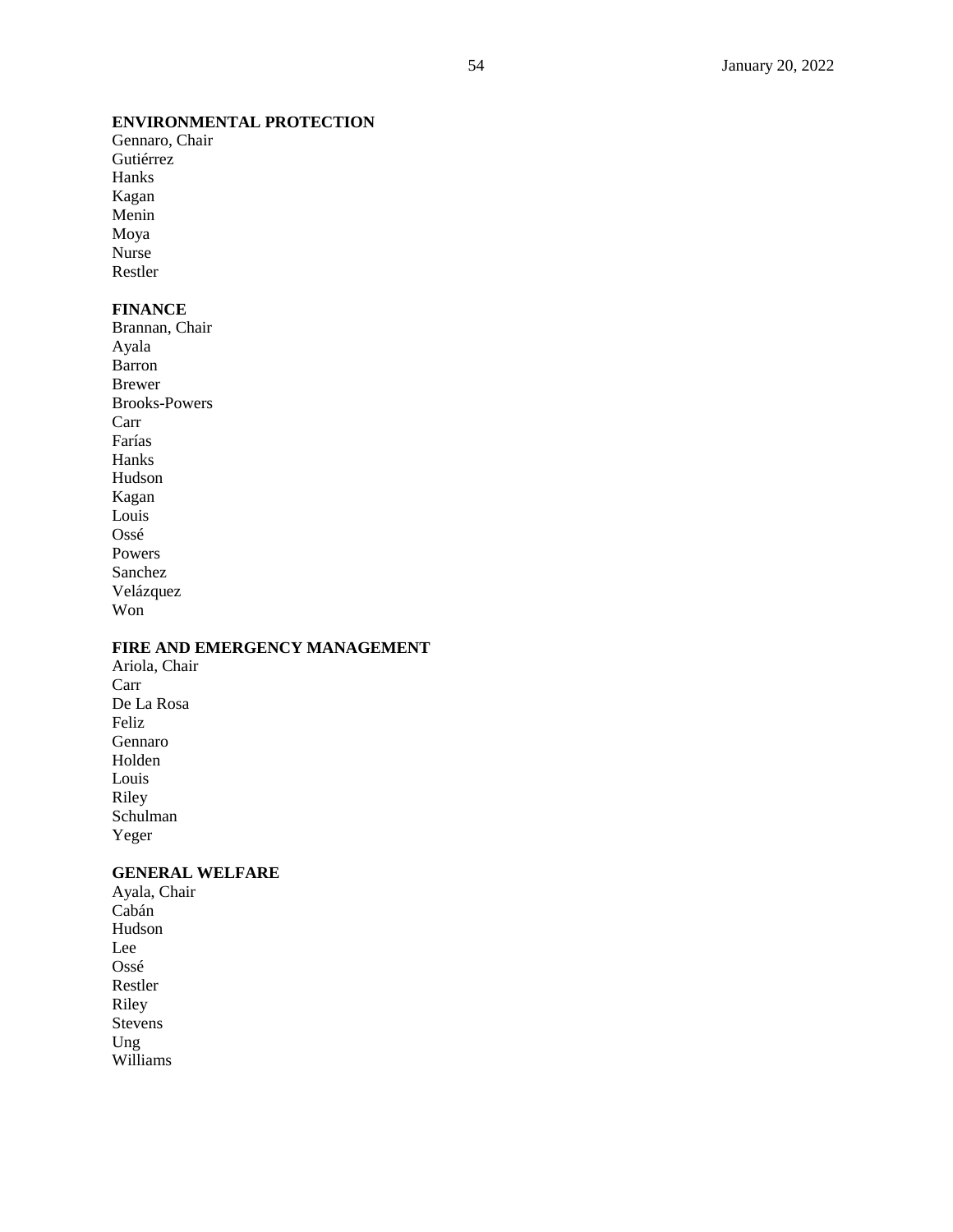# **GOVERNMENTAL OPERATIONS**

Ung, Chair Brewer Dinowitz Hanif Restler Schulman

## **HEALTH**

Schulman, Chair Ariola Barron Feliz Hudson Narcisse Velázquez Yeger

# **HIGHER EDUCATION**

Dinowitz, Chair Barron Brewer Feliz Vernikov

# **HOSPITALS**

Narcisse, Chair Barron Brooks -Powers Gutiérrez Joseph Moya Rivera

# **HOUSING AND BUILDINGS**

Sanchez, Chair Avilés Barron Cabán Dinowitz Feliz Hudson Kagan Rivera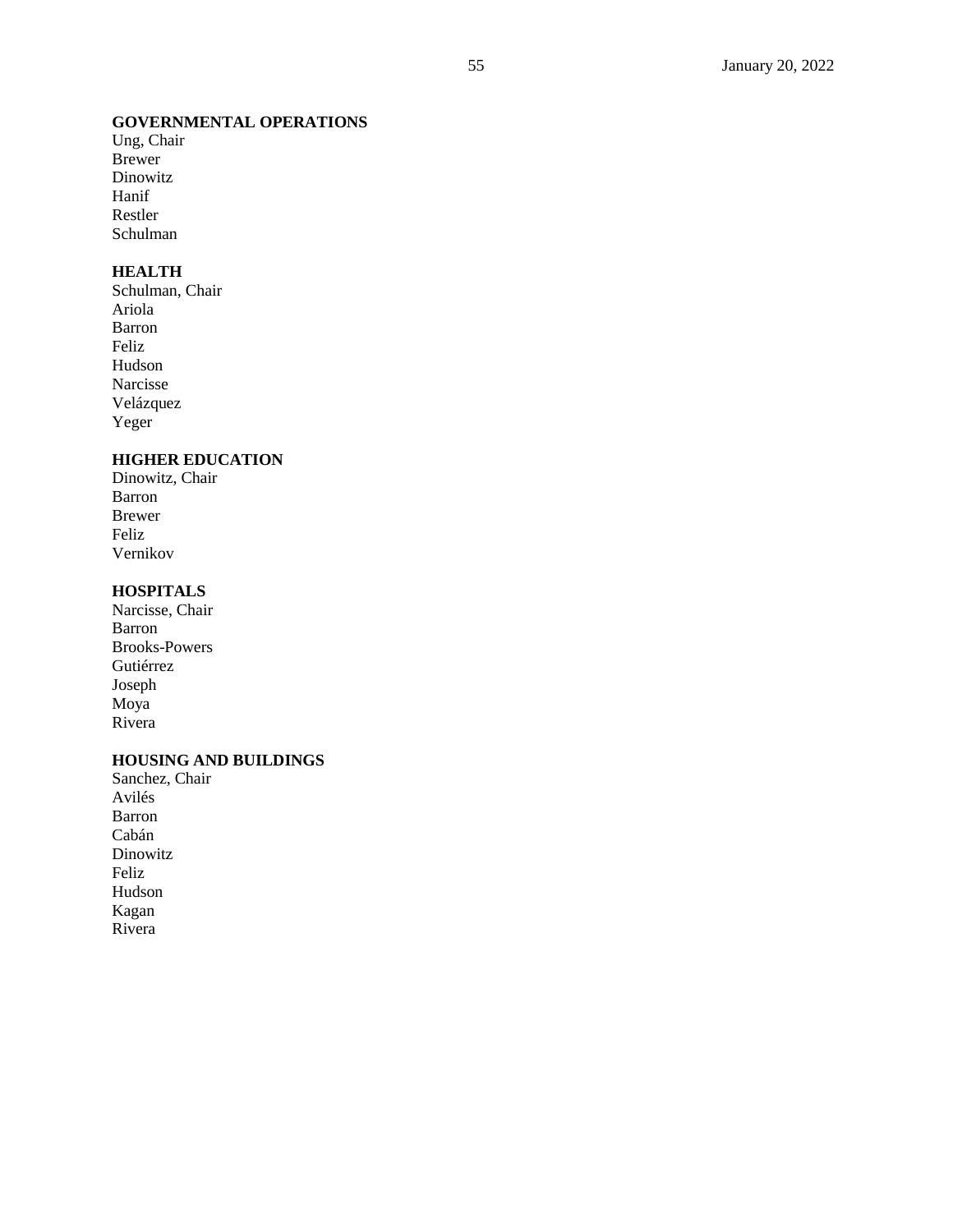## **IMMIGRATION**

Hanif, Chair De La Rosa Joseph Krishnan Moya Sanchez Ung Won

## **LAND USE**

Salamanca, Chair Borelli Bottcher Brooks-Powers Hanks Kagan Krishnan Louis Mealy Moya Riley Rivera Sanchez

# **MENTAL HEALTH, DISABILITIES AND ADDICTION**

Lee, Chair Abreu Ayala Bottcher Cabán Hanif Mealy Paladino Williams

# **OVERSIGHT AND INVESTIGATIONS**

Brewer, Chair Ayala Joseph Krishnan Salamanca Williams Won Velázquez Yeger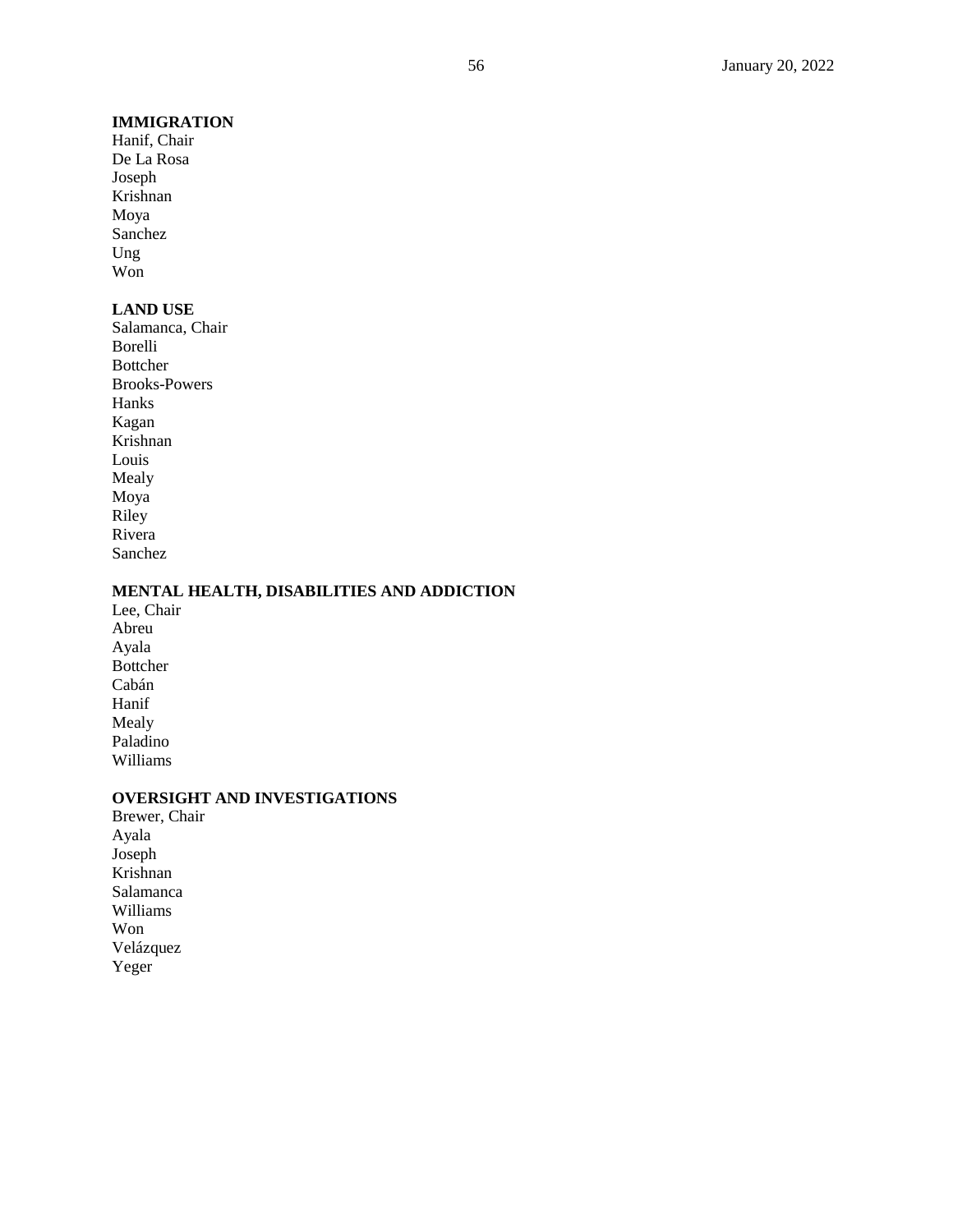# **PARKS AND RECREATION**

Krishnan, Chair Carr Dinowitz Holden Lee Marte Menin Narcisse Restler Ung Velázquez

# **PUBLIC HOUSING**

Avilés, Chair Ayala Barron De La Rosa Mealy Ossé Restler Salamanca Sanchez Won

# **PUBLIC SAFETY**

Hanks, Chair Ariola Bottcher Brannan Cabán De La Rosa Holden Joseph Mealy Moya Stevens

## **RESILIENCY AND WATERFRONTS**

Kagan, Chair Ariola Gennaro Marte Nurse Paladino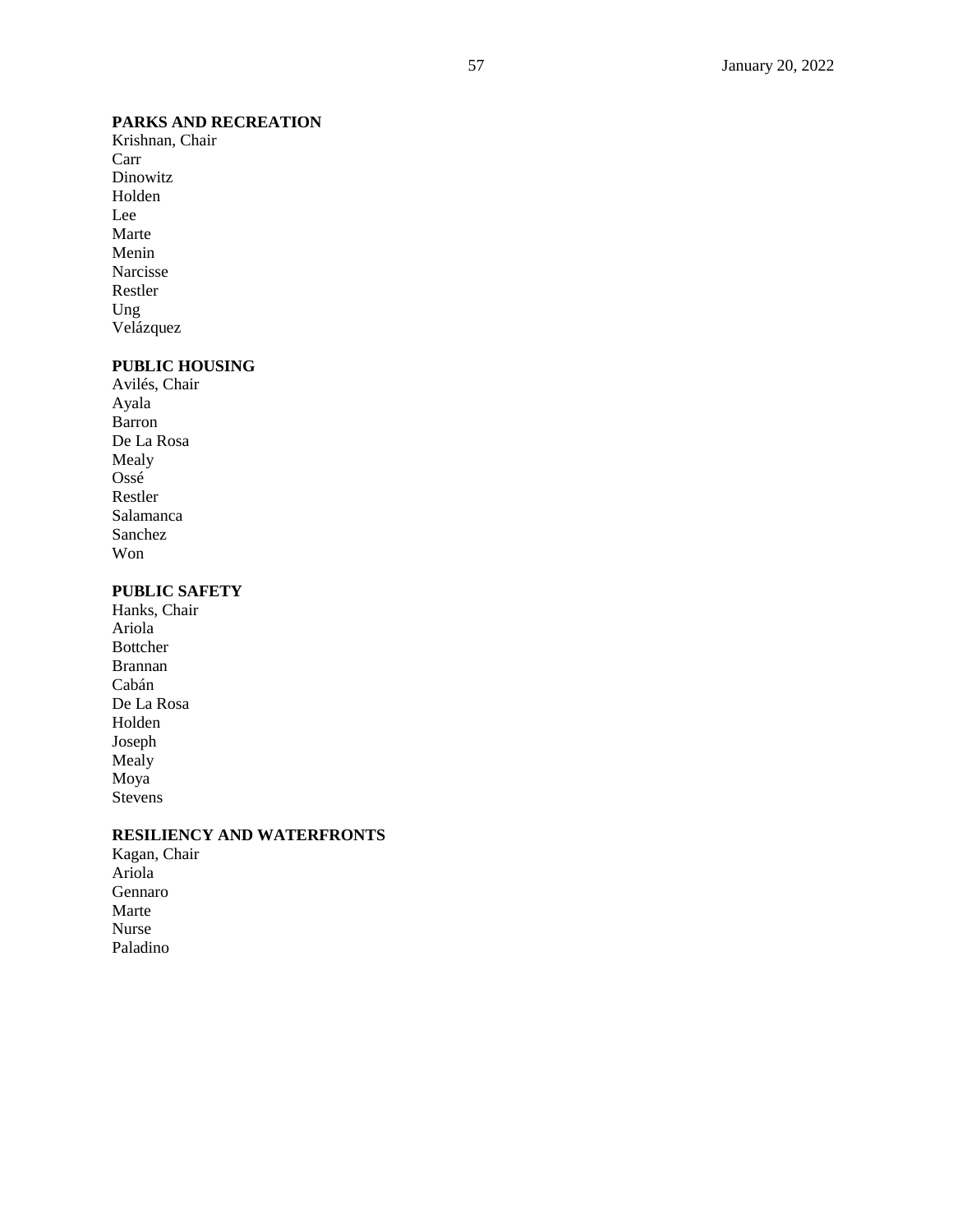# **RULES, PRIVILEGES AND ELECTIONS**

Powers, Chair Adams Brannan Brewer Brooks-Powers Hudson Salamanca Sanchez

# **SANITATION AND SOLID WASTE MANAGEMENT**

Nurse, Chair Bottcher Farías Gennaro Menin Ossé Richardson Jordan Salamanca Velázquez Williams

## **SMALL BUSINESS**

Menin, Chair Brooks-Powers Cabán Krishnan Mealy Ung Velázquez

# **STANDARDS AND ETHICS**

Yeger, Chair Dinowitz Hudson Rivera Vernikov

### **STATE AND FEDERAL LEGISLATION**

Abreu, Chair De La Rosa Gennaro Gutiérrez Moya

# **TECHNOLOGY**

Gutiérrez, Chair Abreu Holden Paladino Won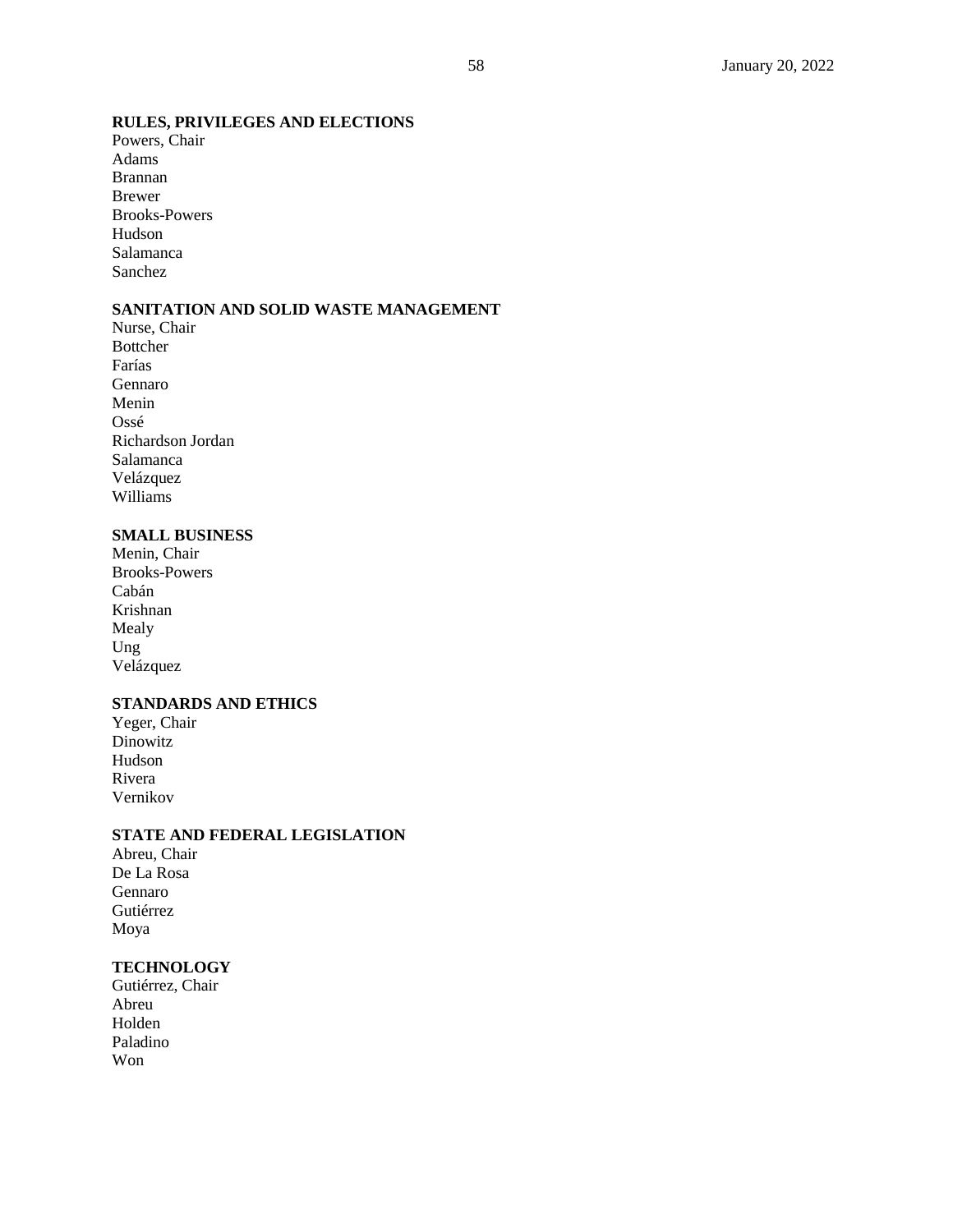# **TRANSPORTATION AND INFRASTRUCTURE**

Brooks-Powers, Chair Ariola Carr Farías Kagan Lee Louis Narcisse Restler Stevens Velázquez Williams Won Yeger

# **VETERANS**

Holden, Chair Ariola Dinowitz Nurse Paladino Richardson Jordan

## **WOMEN AND GENDER EQUITY**

Cabán, Chair Gennaro Gutiérrez Richardson Jordan Riley Stevens

# **YOUTH SERVICES**

Stevens, Chair Avilés Ossé Richardson Jordan Riley Williams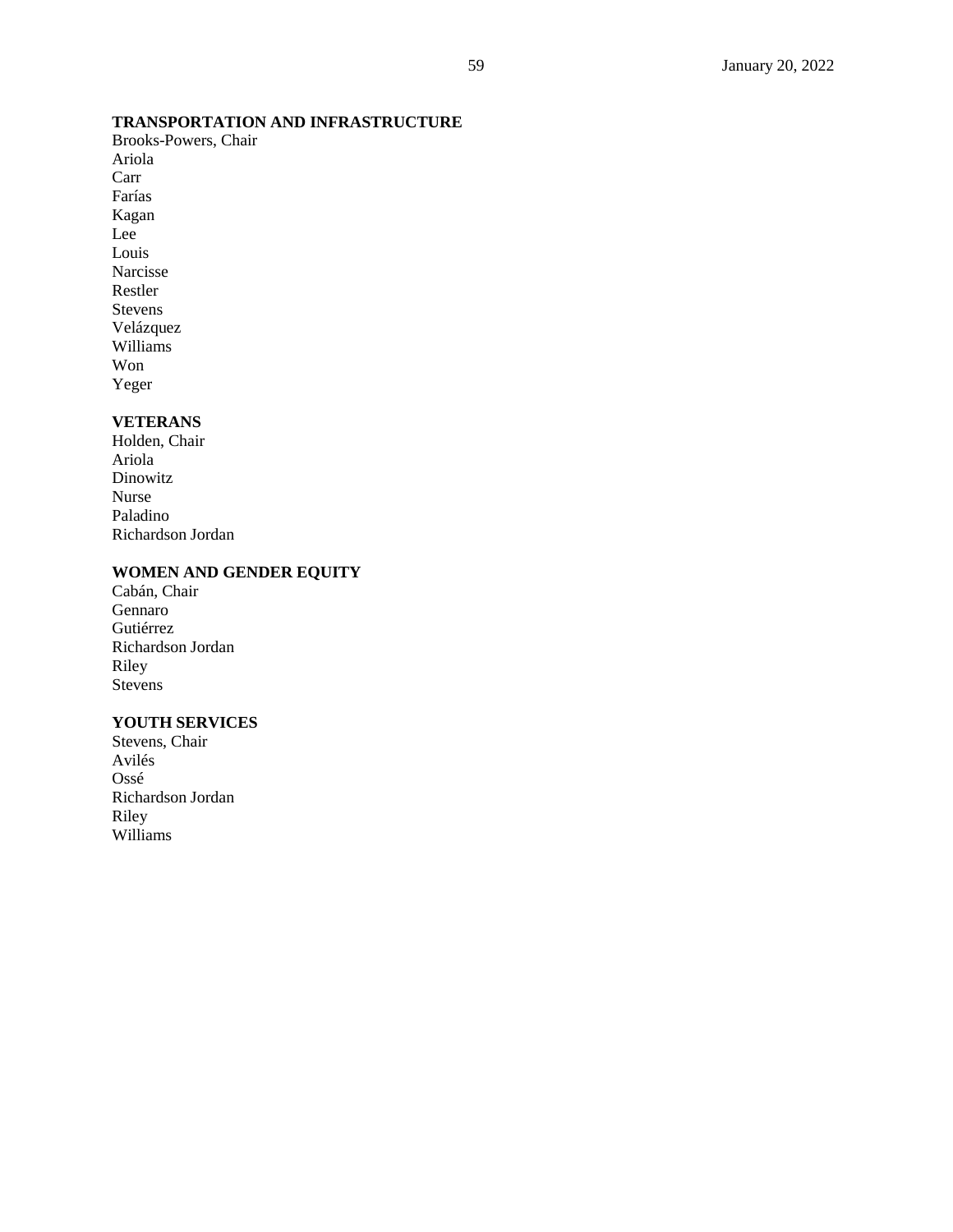# **SUBCOMMITTEES:**

# **COVID RECOVERY AND RESILIENCY**

Moya, Chair Ayala Brannan Brewer Brooks-Powers Narcisse Rivera

# **LANDMARKS, PUBLIC SITING AND MARITIME USES**

Louis, Chair De La Rosa Feliz Holden Marte Nurse Ung Vernikov

# **SENIOR CENTERS AND FOOD INSECURITY**

Mealy, Chair Brannan Dinowitz Lee Marte

## **ZONING AND FRANCHISES**

Riley, Chair Abreu Bottcher Carr Hanks Louis Moya Schulman

# **SPECIAL COMMITTEE:**

# **TWIN PARKS CITYWIDE TASKFORCE ON FIRE PREVENTION**

Feliz, Chair Ariola Avilés Farías Sanchez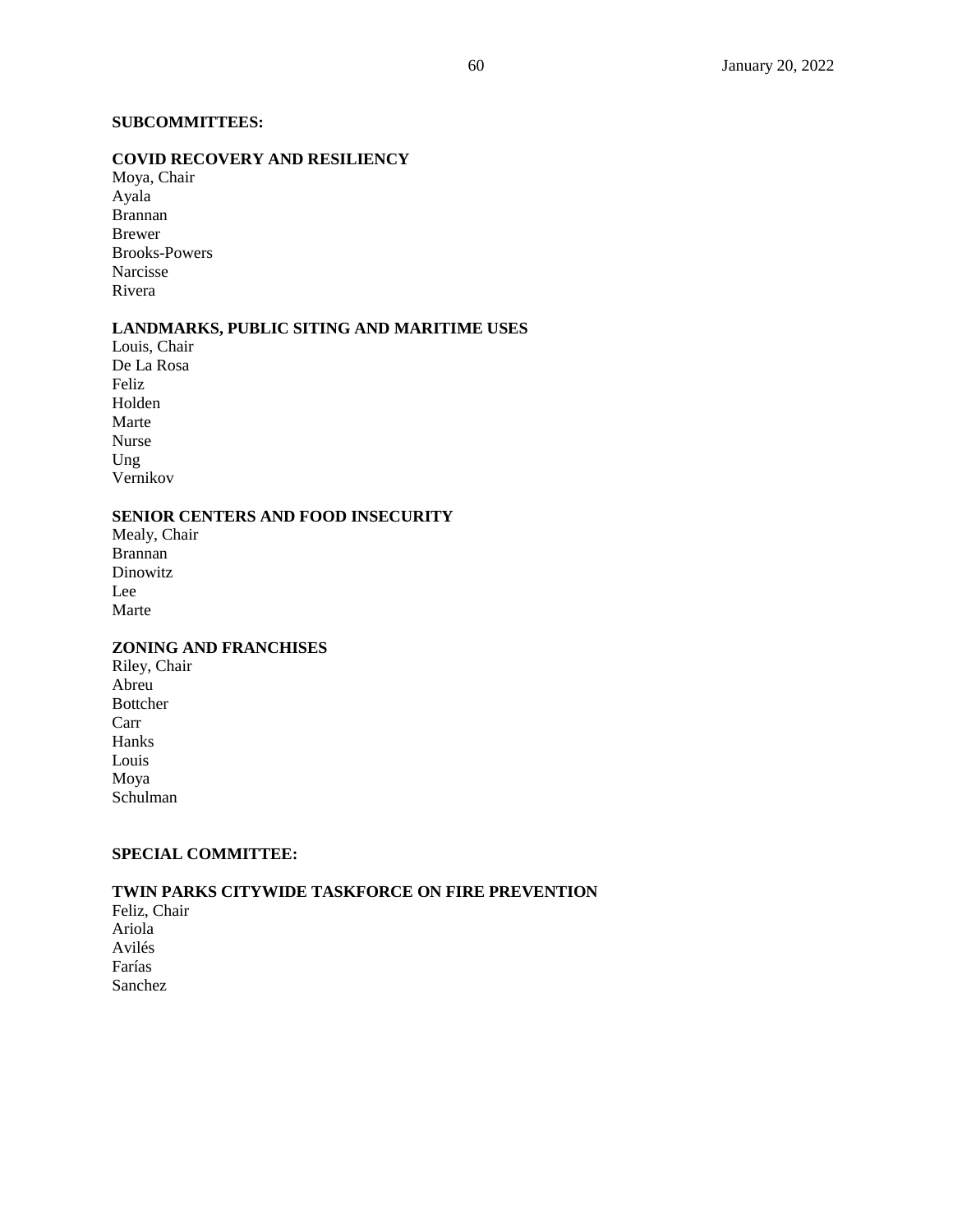SELVENA N. BROOKS-POWERS, *Temporary Chair*; GALE A. BREWER, KAMILLAH HANKS, CRYSTAL HUDSON, RITA C. JOSEPH, SHEKAR KRISHNAN, FARAH N. LOUIS, KEITH POWERS, RAFAEL SALAMANCA, Jr., MARJORIE VELÁZQUEZ, JULIE WON; 11-0-0; organizational Committee on Rules, Privileges and Elections, January 20, 2022.

On motion of the Speaker (Council Member Adams), and adopted, the foregoing matter was coupled as a General Order for the day (see ROLL CALL ON GENERAL ORDERS FOR THE DAY).

### **GENERAL ORDER CALENDAR**

*There were no additional items listed on the General Order Calendar.*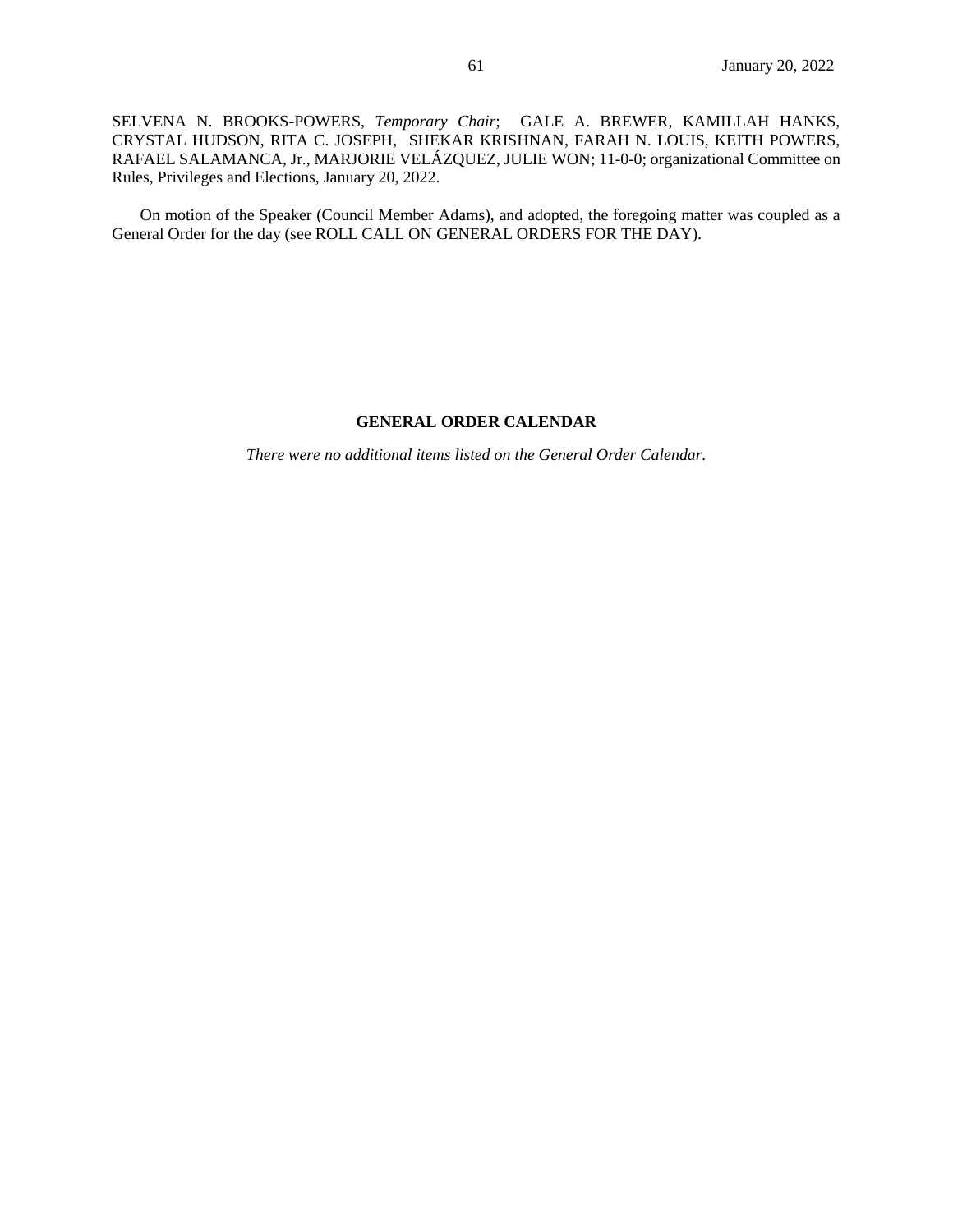## **ROLL CALL ON GENERAL ORDERS FOR THE DAY (Items Coupled on General Order Calendar)**

| $\mathbf{u}$ | $Res_1$ - | Rule $7.00(a)$ of the Rules of the<br>Council in relation to the Standing<br>Committees, Sub-Committee, and  |  |
|--------------|-----------|--------------------------------------------------------------------------------------------------------------|--|
| (2)          | $M-11 -$  | Special Committees of the Council.<br>Message approving changes to<br><b>Chairpersons and Members</b> of the |  |
|              |           | committees of the Council.                                                                                   |  |

The Majority Leader and Acting President Pro Tempore (Council Member Powers) put the question whether the Council would agree with and adopt such reports which were decided in the **affirmative** by the following vote:

**Affirmative –** Abreau, Ariola, Avilés, Ayala, Bottcher, Brannan, Brewer, Brooks-Powers, Cabán, Carr, De La Rosa, Dinowitz, Farías, Feliz, Gennaro, Gutiérrez, Hanif, Hanks, Holden, Hudson, Joseph, Kagan, Krishnan, Lee, Louis, Marte, Mealy, Menin, Moya, Narcisse, Nurse, Ossé, Paladino, Restler, Riley, Rivera, Salamanca, Sanchez, Shulman, Stevens, Ung, Velázquez, Vernikov, Williams, Won, Yeger, the Minority Leader (Council Member Borelli), the Majority Leader (Council Member Powers) and the Speaker (Council Member Adams) - **49**.

**Abstention –** Barron and Richardson Jordan - **2**.

**The General Order vote recorded for this Stated Meeting was 49-2-0 as shown above.**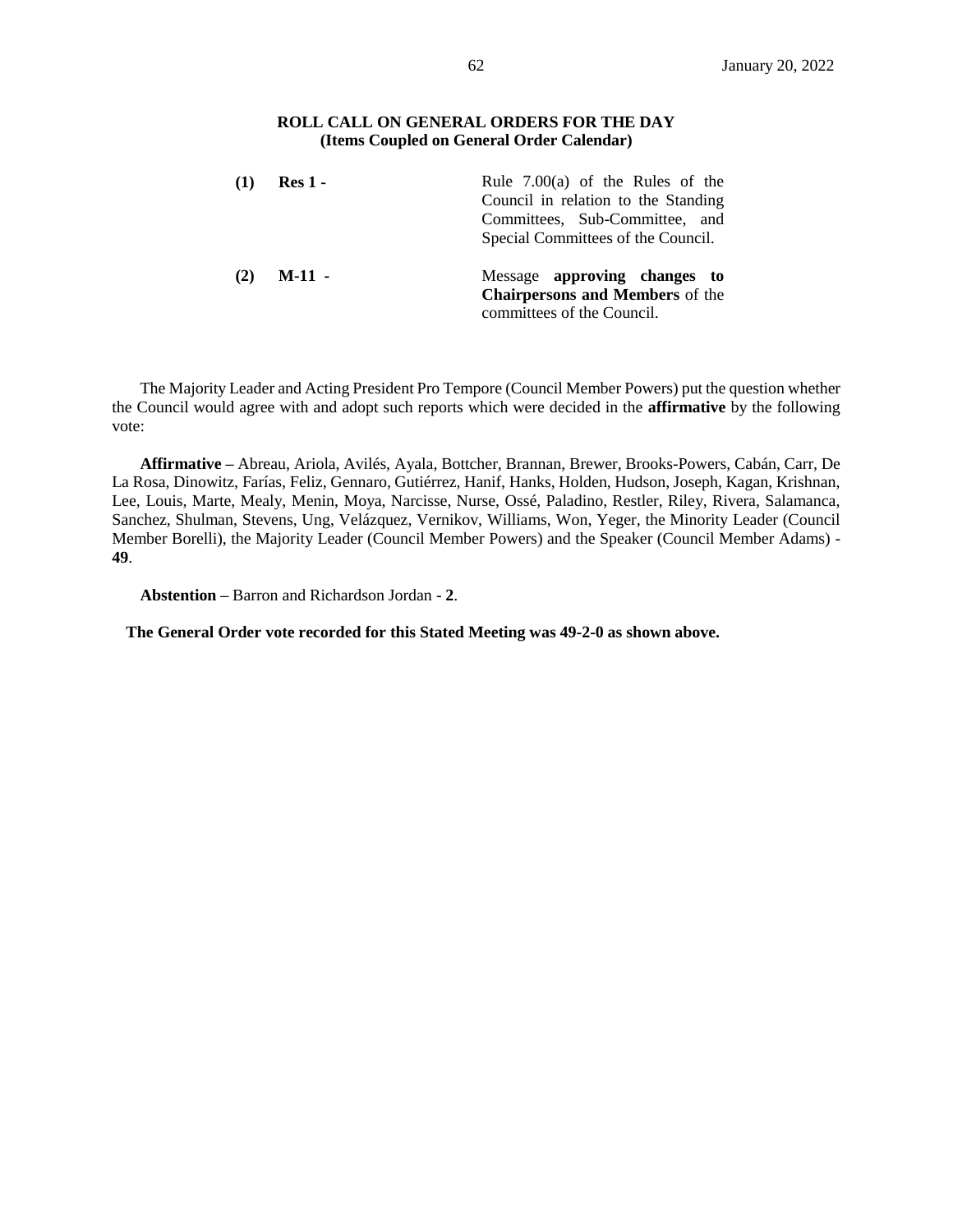## **INTRODUCTION AND READING OF BILLS**

#### Res. No. 1

#### **Resolution making certain amendments to Rule 7.00(a) of the Rules of the Council in relation to the Standing Committees, Sub-Committee, and Special Committees of the Council.**

By Council Member Brooks-Powers:

**7.00. Appointment - a.** Prior to the establishment of the membership of any other committee, and after the selection of the Speaker, the Council shall elect the membership of the Committee on Rules, Privileges and Elections. All other committees and appointments thereto shall be recommended by the Committee on Rules, Privileges and Elections, approved by the Council and published in the Calendar. All standing committee chairpersons shall be elected by the Council as a whole. Once elected, a standing committee or subcommittee chairperson may be removed prior to the end of the session without their consent only by the uncoupled vote of 2/3 of all the members. The standing committees of the Council shall bear the following titles and possess the following substantive matter jurisdictions:

**AGING -** Department for the Aging and all federal, state and municipal programs pertinent to senior citizens.

**CIVIL AND HUMAN RIGHTS -** Human Rights Commission, Equal Employment Practices Commission and Equal Employment Opportunity.

**CIVIL SERVICE AND LABOR -** Municipal Officers and Employees, Office of Labor Relations, Office of Collective Bargaining, Office of Labor Services, and Municipal Pension and Retirement Systems.

**CONSUMER [AFFAIRS AND BUSINESS LICENSING] AND WORKER PROTECTION -** Department of Consumer [Affairs] and Worker Protection and Office of Nightlife.

**CONTRACTS -** Procurement Policy Board, review of City procurement policies and procedures, oversight over government contracts, Mayor's Office of Contract Services and collection agency contracts.

**CRIMINAL JUSTICE -** Department of Correction and Department of Probation.

**CULTURAL AFFAIRS, LIBRARIES AND INTERNATIONAL INTERGROUP RELATIONS -** Department of Cultural Affairs, libraries, museums, Art Commission, New York City Commission for the United Nations, Consular Corps and Protocol, Mayor's Office of Special Projects and Community Events, and to encourage harmony among the citizens of New York City, to promote the image of New York City and enhance the relationship of its citizens with the international community.

**ECONOMIC DEVELOPMENT -** Economic Development.

**EDUCATION -** Department of Education, School Construction Authority, and Charter Schools.

**ENVIRONMENTAL PROTECTION -** Department of Environmental Protection and Office of Long Term Planning and Sustainability and Office of Recovery and Resiliency.

**FINANCE -** Executive Budget review and Budget modification, Banking Commission, Comptroller's Office, Department of Design and Construction, Department of Finance, Independent Budget Office and fiscal policy and revenue from any source.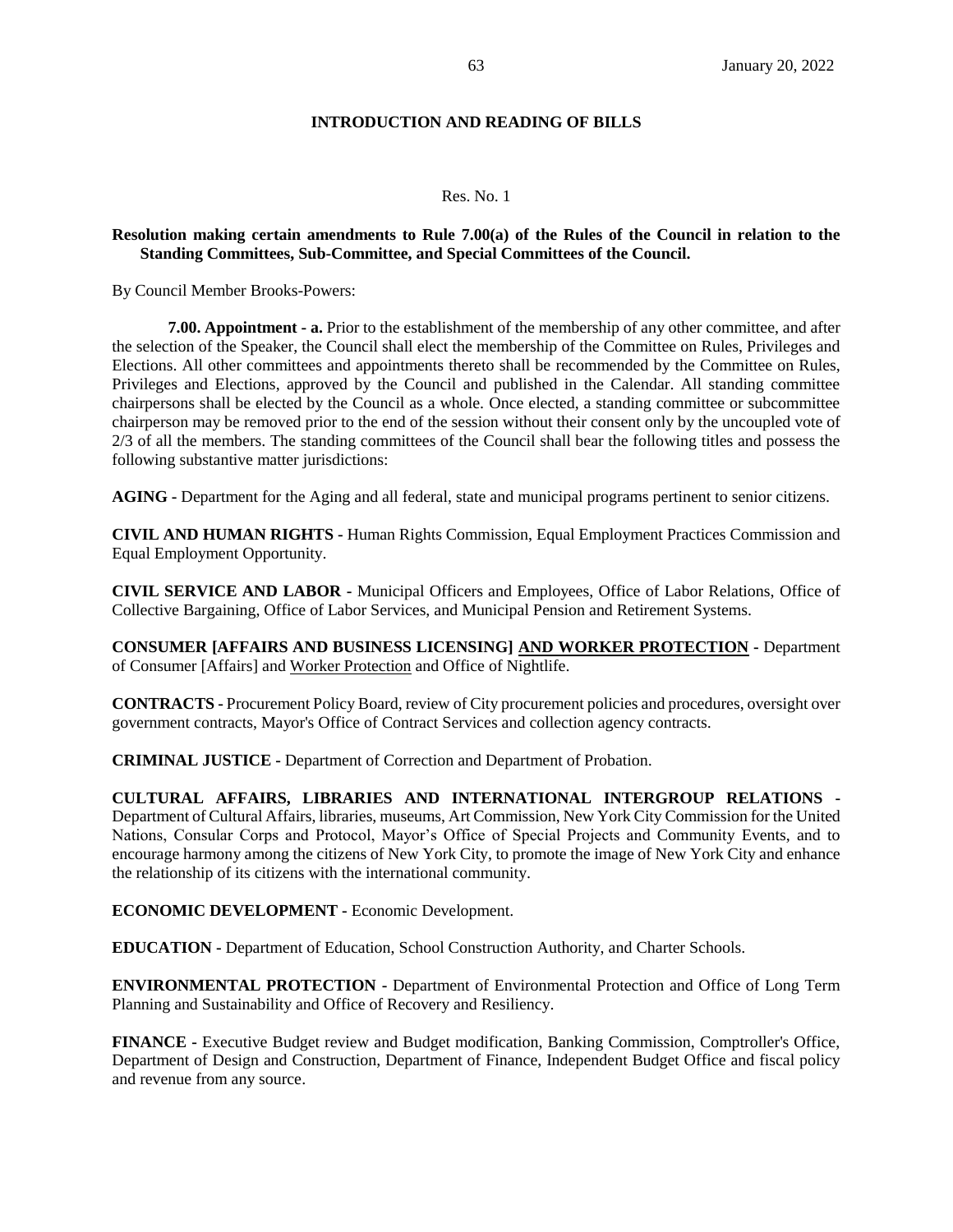**FIRE AND EMERGENCY MANAGEMENT -** Fire/EMS (non-health-related issues), and Emergency Management Department (OEM).

**GENERAL WELFARE -** Human Resources Administration/Department of Social Services, Administration for Children's Services, Department of Homeless Services, charitable institutions, and Division of Youth and Family Justice within the Administration for Children's Services.

**GOVERNMENTAL OPERATIONS -** Municipal governmental structure and organization, Department of Citywide Administrative Services, Office of Administrative Trials and Hearings, Community Boards, Tax Commission, Board of Standards and Appeals, Campaign Finance Board, Board of Elections, Voter Assistance Commission, Commission on Public Information and Communication, Department of Records and Information Services, Financial Information Services Agency and Law Department.

**HEALTH -** Department of Health and Mental Hygiene, Office of the Chief Medical Examiner and EMS (healthrelated issues).

**HIGHER EDUCATION -** City University of New York.

**HOSPITALS -** Public and private hospitals, Health and Hospitals Corporation.

**HOUSING AND BUILDINGS -** Department of Housing Preservation and Development, Department of Buildings and rent regulation.

**IMMIGRATION -** Mayor's Office of Immigrant Affairs and other matters affecting immigration.

**LAND USE -** City Planning Commission, Department of City Planning, Department of Information Technology and Telecommunications, Landmarks Preservation Commission, land use and landmarks review.

**MENTAL HEALTH, DISABILITIES AND ADDICTION -** Department of Health and Mental Hygiene (issues of mental health, developmental disability and addiction services) and Mayor's Office for People with Disabilities.

**OVERSIGHT AND INVESTIGATIONS -** To investigate any matters within the jurisdiction of the Council relating to property, affairs, or government of New York City and the Department of Investigation.

**PARKS AND RECREATION -** Department of Parks and Recreation.

**PUBLIC HOUSING -** New York City Housing Authority.

**PUBLIC SAFETY -** Police Department, Civilian Complaint Review Board, Mayor's Office of Criminal Justice, courts, legal services, District Attorneys, and the Office of the Special Narcotics Prosecutor.

**RULES, PRIVILEGES AND ELECTIONS -** Council structure and organization and appointments.

**RESILIENCY AND WATERFRONTS -** Office of Recovery and Resiliency, the Office of Long Term Planning and Sustainability as it relates to efforts to make New York City more resilient in the face of climate change, and preparing for, responding to, and recovering from emergencies, and matters relating to the waterfront.

**SANITATION AND SOLID WASTE MANAGEMENT -** Department of Sanitation and the Business Integrity Commission.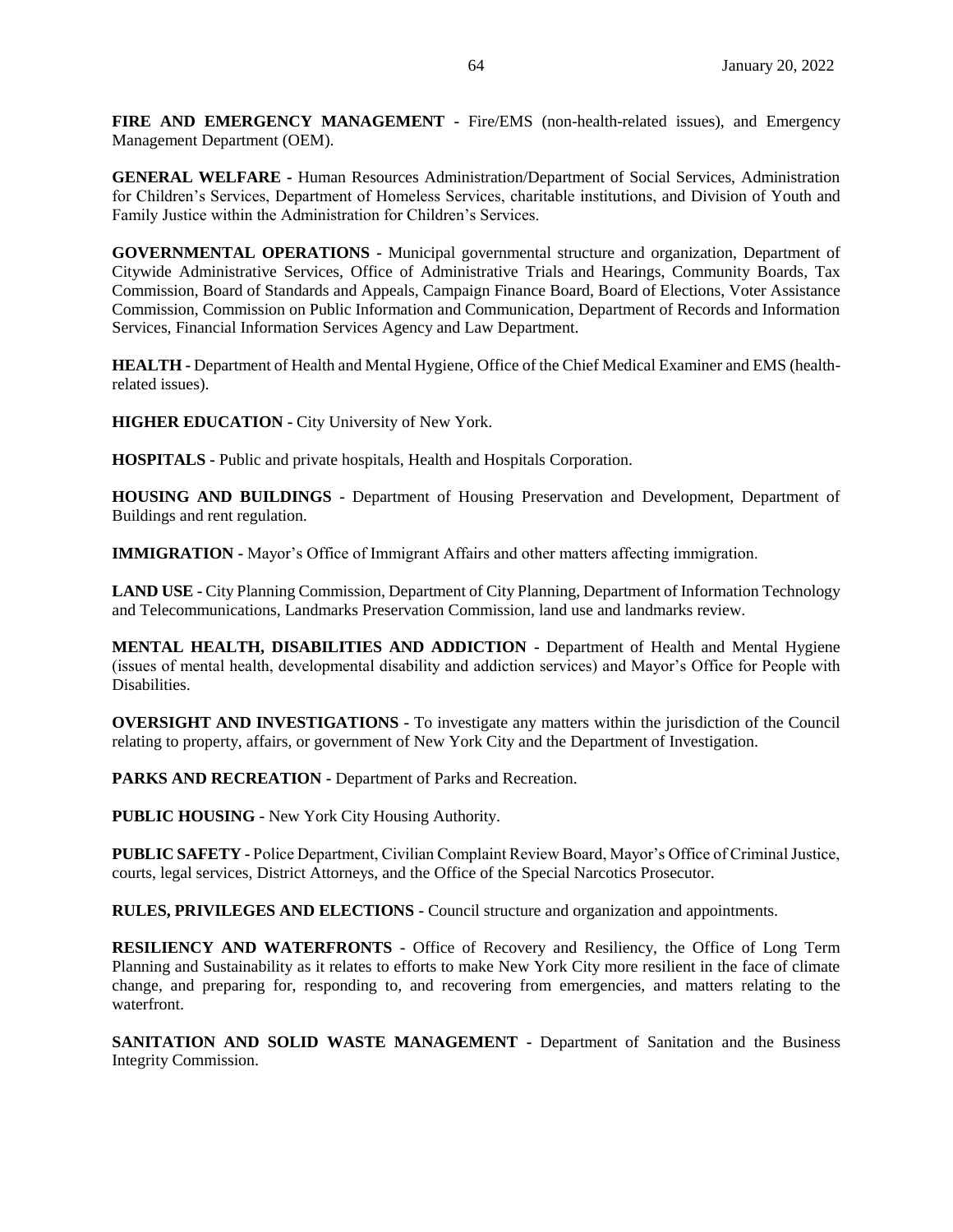**SMALL BUSINESS -** Department of Small Business Services and matters relating to retail business and emerging industries.

**STANDARDS AND ETHICS -** Conflicts of Interest Board and Council Ethics.

**STATE AND FEDERAL LEGISLATION -** Federal legislation, State legislation and Home Rule requests.

**TECHNOLOGY -** Technology in New York City, Department of Information Technology and Telecommunications (non- land use-related issues), Mayor's Office of Media & Entertainment, NYC TV, and dissemination of public information through the use of technology.

**TRANSPORTATION AND INFRASTRUCTURE -** Mass Transportation Agencies and facilities, Taxi and Limousine Commission, Department of Transportation and New York City Transit Authority.

**VETERANS -** Department of Veterans' Services and other veteran related issues.

**WOMEN and GENDER EQUITY -** Issues relating to advancing the economic mobility, social inclusion, leadership and civic participation of women and girls, domestic violence, Office to End Gender-Based Violence and the Commission on Gender Equity.

**YOUTH SERVICES -** Youth Board, Department of Youth and Community Development, Interagency Coordinating Council on Youth, and youth related programs.

**b.** Each standing committee shall be composed of no fewer than five members.

**c.** The Speaker may create such subcommittees or special committees as he or she deems necessary and appropriate.

Adopted by the Council (preconsidered and approved by the Committee on Rules, Privileges and Elections).

#### Int. No. 1

By Council Members Yeger, Holden, Borelli, Brannan, Salamanca, Kagan and Farías.

## **A Local Law in relation to the dismissal of summonses alleging violations of executive orders in connection with COVID-19 and the refund of monetary penalties paid in connection with such violations**

*Be it enacted by the Council as follows:*

Section 1. a. Definitions. For purposes of this local law, the following terms have the following meanings: COVID-19. The term "COVID-19" means the 2019 novel coronavirus or 2019-nCoV or any related variant.

Summons. The term "summons" means a document, including a notice of violation, which specifies charges forming the basis of an adjudicatory proceeding in the office of administrative trials and hearings.

COVID-19 executive order. The term "COVID-19 executive order" means any executive order issued by the governor of the state of New York or by the mayor of the city of New York in connection with COVID-19.

b. The office of administrative trials and hearings shall dismiss any summons alleging a violation of any COVID-19 executive order.

c. The department of finance or any other agency responsible for collecting payment of fines, penalties and interest shall refund all sums that have been paid to the city as fines, penalties and interest in connection with any summons alleging a violation of any COVID-19 executive order, whether such summons was dismissed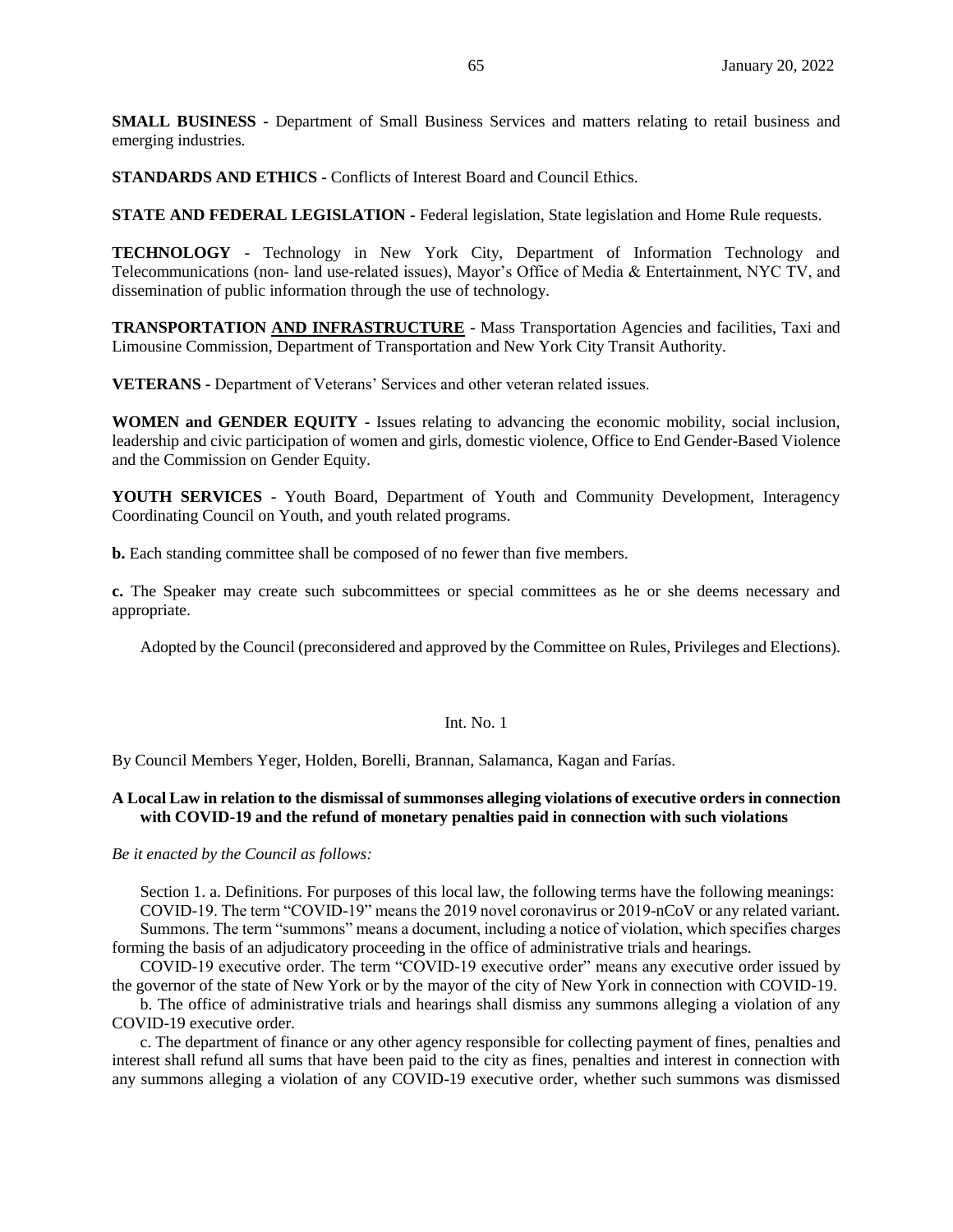pursuant to subdivision b, adjudicated prior to the enactment of this local law, or resulted in a plea of guilty or no contest.

§ 2. This local law takes effect immediately.

Referred to the Committee on Governmental Operations.

#### Int. No. 2

By Council Members Yeger, Brannan, Holden and Farías.

## **A Local Law to amend the administrative code of the city of New York, in relation to the suspension of alternate side of the street parking rules and parking meter rules during and after snowfalls**

*Be it enacted by the Council as follows:*

Section 1. Section 19-163.1 of the administrative code of the city of New York, as added by local law number 68 for the year 2008, is amended to read as follows:

§ 19-163.1 Suspension of parking*, parking meter and muni-meter* rules during *and after* snowfalls. All alternate side of the street parking rules shall be suspended during *and for forty-eight hours following the conclusion of* any snowfall that causes the department of sanitation to suspend its street sweeping operations[, provided that the department may reinstate alternate side of the street parking rules after twenty-four hours if it determines, after consulting with the department of sanitation, that alternate side of the street parking is necessary to immediately commence curbside snow removal]. *Whenever alternate side of the street parking rules are suspended during a snowfall, parking meter and muni-meter rules shall be suspended for the same duration of time.*

§ 2. This local law takes effect immediately.

Referred to the Committee on Transportation and Infrastructure.

## L.U. No. 1

By The Chair of the Land Use Committee:

**Application number C 220082 PCX (NYPD Bronx Special Victims Services) submitted by the New York City Police Department and the Department of Citywide Administrative Services, pursuant to Section 197-c of the New York City Charter, for a site selection and acquisition of property for use as a new NYPD Bronx Special Victim Services Squad facility located at 188 West 230th Street, aka 2992 Exterior Street (Block 3264, Lot 104), Borough of the Bronx, Community District 8, Council District 14.**

Referred to the Committee on Land Use and the Subcommittee on Landmarks, Public Sitings & Dispositions.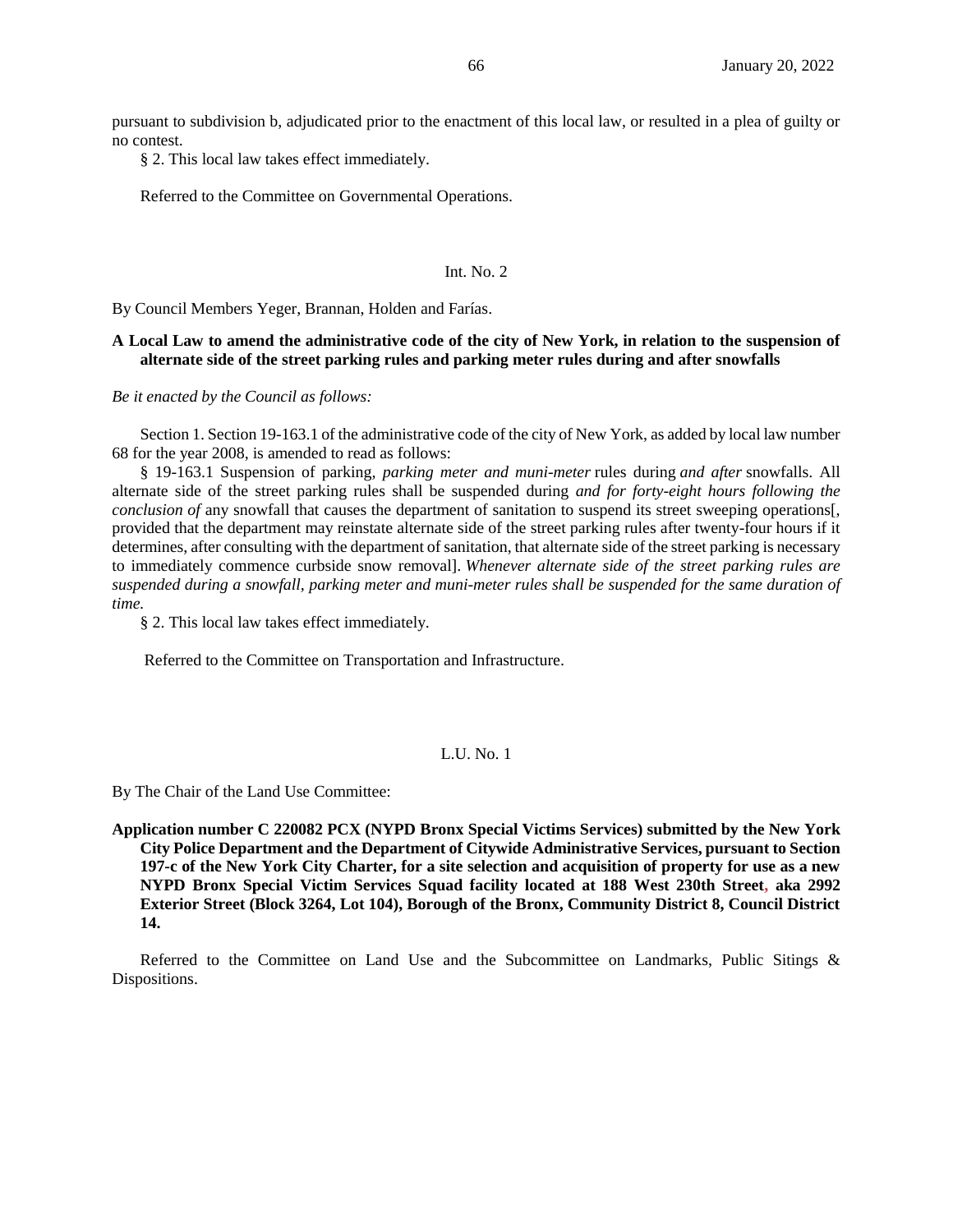#### L.U. No. 2

By The Chair of the Land Use Committee:

**Application number N 220210 HIM [DL 526/LP-2654] (200 Madison Avenue) submitted by the Landmarks Preservation Commission pursuant to the provisions of Section 3020 of the Charter of the City of New York and Chapter 3 of Title 25 of the Administrative Code of the City of New York, the designation of the First Floor Lobby Interior of 200 Madison Avenue as an interior landmark, located at Block 865, Lot 14 Borough of Manhattan, Community District 5, Council District 4.**

Referred to the Committee on Land Use and the Subcommittee on Landmarks, Public Sitings & Dispositions.

## L.U. No. 3

By The Chair of the Land Use Committee:

**Application number C 210285 ZMK (749 Van Sinderen Avenue Rezoning)) submitted by ENY Community Residences LLC pursuant to Sections 197-c and 201 of the New York City Charter for an amendment of the Zoning Map, Section No. 17d, by changing from an M1-1 District to a C4-4L District property bounded by a line 430 feet northerly of Linden Boulevard, a line midway between Van Sinderen Avenue and Snediker Avenue, a line 90 feet northerly of Linden Boulevard, and Van Sinderen Avenue, Borough of Brooklyn, Community District 5, Council District 42.**

Referred to the Committee on Land Use and the Subcommittee on Landmarks Zoning & Franchises.

## L.U. No. 4

By The Chair of the Land Use Committee:

**Application number N 210286 ZRK (749 Van Sinderen Avenue Rezoning) submitted by ENY Community Residences LLC pursuant to Section 201 of the New York City Charter, for an amendment of the Zoning Resolution of the City of New York, modifying APPENDIX F for the purpose of establishing a Mandatory Inclusionary Housing area, Borough of Brooklyn, Community District 5, Council District 42.**

Referred to the Committee on Land Use and the Subcommittee on Zoning & Franchises.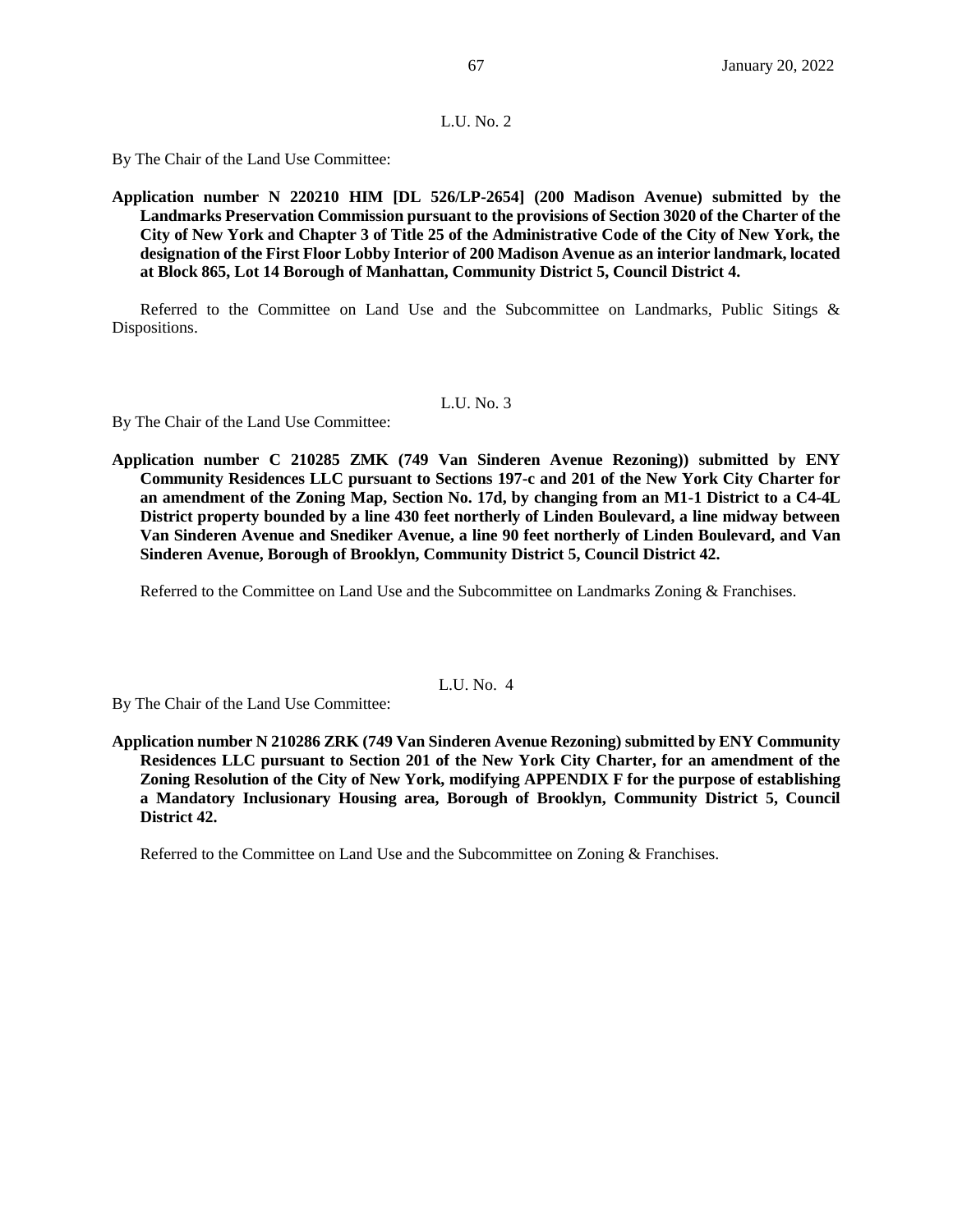The following comments were among the remarks made by the Speaker (Council Member Adams) during the Communication from the Speaker segment of this meeting:

The Speaker (Council Member Adams) acknowledged the eleven hour hostage stand-off that had taken place on January 15, 2022 during the Sabbath morning service at a synagogue in Colleyville, Texas. An FBI team was able to rescue the four hostages at the Beth Israel congregation. The Speaker (Council Member Adams) noted that no one should fear entering their religious institutions to engage in prayer. On behalf of the Council, she expressed solidarity with New Yorkers of Jewish faith as well as those of Jewish faith across the country. She emphasized that she stood with people of good conscience everywhere in demanding an end to hatred, bigotry, and violence.

The Speaker (Council Member Adams) acknowledged that January 27, 2022 marks International Holocaust Remembrance Day when the world commemorates the six million Jewish victims of the Holocaust and millions of others who were brutally murdered by the Nazis.

The Speaker (Council Member Adams) acknowledged the January 17, 2022 Dr. Martin Luther King, Jr. holiday when Dr. King is commemorated as a leader who devoted his life to racial, social, and economic justice. She asked New Yorkers to remember Dr. King's life and legacy and to continue his vision of justice and equity everyday.

The Speaker (Council Member Adams) acknowledged that the late Dr. Maya Angelou had become the first African-American woman to have her image engraved on a quarter. She recalled Dr. Angelou's keynote address delivered at her Spellman College graduation ceremony and spoke of how Dr. Angelou's words at the ceremony had continued to inspire her to the present day.

The Speaker (Council Member Adams) noted that the Council was beginning a new historic session with the most diverse Council led by an African-American Speaker and with the majority of members as women. She wished to again acknowledge and thank the Council's leadership team which included Council Member Ayala as Deputy Speaker, Council Member Powers as Majority Leader, and Council Member Brooks-Powers as Majority Whip. The Speaker (Council Member Adams) also announced additional new members of the leadership team including Council Members Brewer, Brannan, Salamanca, and Hudson. She noted that this group would help guide the Council in crafting equitable policies and implementing the Council's vision for this legislative session.

The Speaker (Council Member Adams) thanked the entire central staff for their hard work in keeping the legislative body running, in supporting the Council Members, and in serving on behalf of New Yorkers. The Speaker (Council Member Adams) also wished to give a special shout-out to the Legislative Document Unit (LDU) for their tireless work and individually thanked the LDU staff of Jonathan Ettricks, Ruthie DelFranco, Matt DiStefano, Billy Martin, and Ivette Molina. The Speaker (Council Member Adams) also thanked the City Clerk and Clerk of the Counsel Michael McSweeney for all of his work as well. She further thanked Associate General Counsel Lance Polivny, Director of the Legislative Divisions Jeffrey Baker, and gave a special mention to Chief of Staff Jason Goldman.

The Speaker (Council Member Adams) acknowledged that the new chairs of the committees and subcommittees would be announced during this Stated Meeting. She wished to thank all of these new committee and subcommittee chairs as well as all of the individual members of each committee. The Speaker (Council Member Adams) also wished to acknowledge that the members of each committee would play an important role in overseeing and addressing the critical issues of the city. She also spoke of the mission that the Council would be undertaking in this legislative session: to make the city more affordable with better paying jobs; to provide a public education system that works for all of our children; and to provide affordable healthcare and childcare with no one left behind.